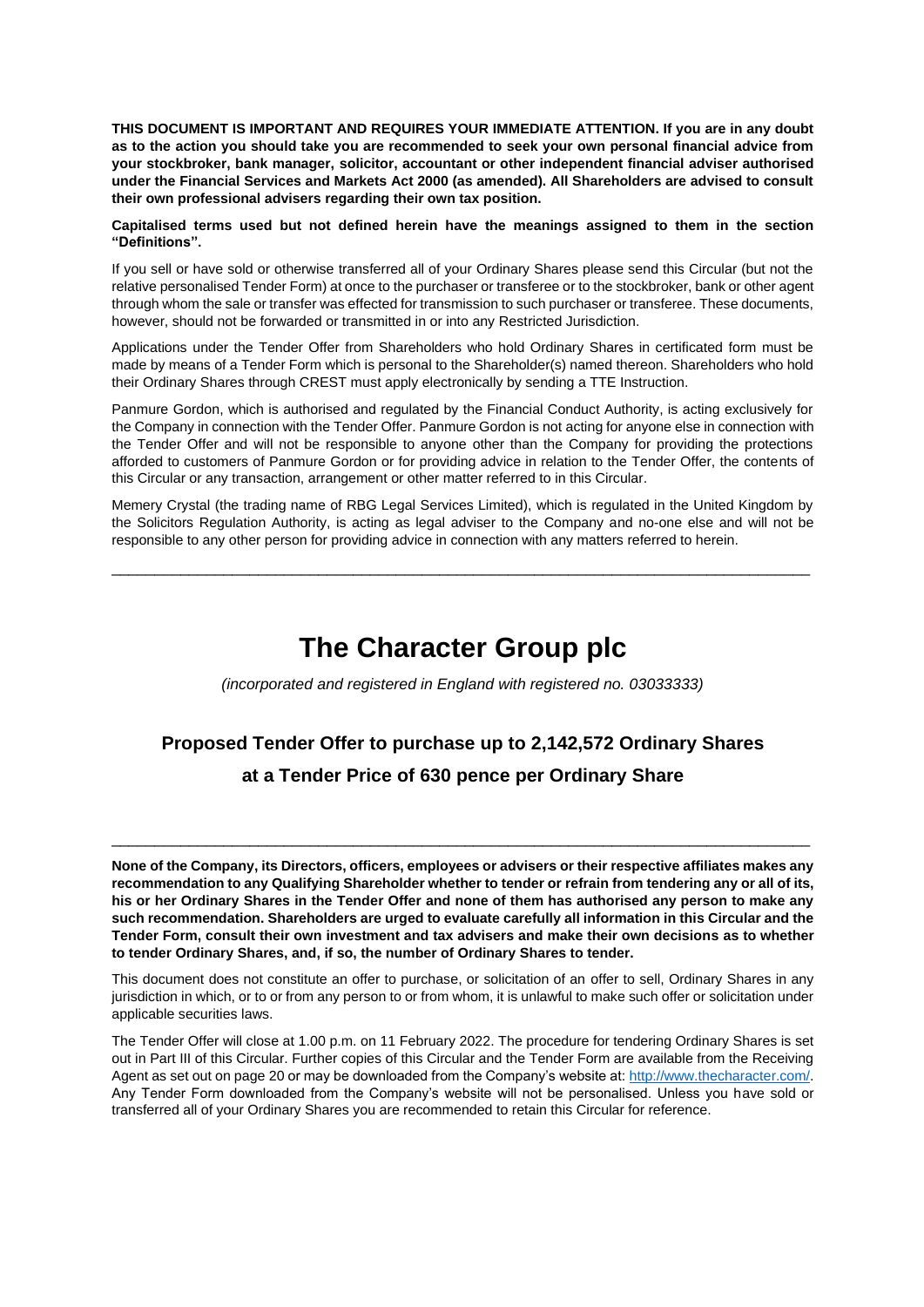#### **Notice to Overseas Shareholders**

The availability of the Tender Offer to Shareholders who are not resident in the United Kingdom may be affected by the laws of the relevant jurisdiction in which they are located. Shareholders who are not resident in the United Kingdom should read the paragraph headed "*Overseas Shareholders*" set out in Part III of this Circular and should inform themselves about, and observe, any applicable legal or regulatory requirements.

The Tender Offer is not being made, and will not be made, directly or indirectly, in or into, or by use of the mails of, or by any means or instrumentality (including, without limitation, telephonically or electronically) of interstate or foreign commerce, or any facilities of a national, state or other securities exchange, of any Restricted Jurisdiction and participation in the Tender Offer will not be permissible by any such use, means, instrumentality or facility or from or within any Restricted Jurisdiction.

Accordingly, unless otherwise determined by Panmure Gordon and permitted by applicable law and regulation, neither this Circular nor the accompanying Tender Form nor any related document, is being, or may be, directly or indirectly, mailed, transmitted or otherwise forwarded, distributed, or sent in, into or from any Restricted Jurisdiction, and persons receiving this Circular, the accompanying Tender Form and/or any related document (including without limitation, trustees, nominees or custodians) must not mail or otherwise forward, distribute or send it in, into or from such Restricted Jurisdiction, as to do so may invalidate any purported acceptance of the Tender Offer. Any person (including, without limitation, trustees, nominees or custodians) who would, or otherwise intends to, or who may have a contractual or legal obligation to, forward this Circular together with the accompanying Tender Form and/or any related document to any jurisdiction outside the United Kingdom, should seek appropriate advice before taking any action.

#### *Jersey*

Consent under the Control of Borrowing (Jersey) Order 1958 has not been obtained for the circulation of this Circular. Accordingly, the offer that is the subject of this Circular may only be made in Jersey where the offer is not an offer to public or the offer is valid in the United Kingdom or Guernsey and is circulated in Jersey only to persons similar to those to whom, and in a manner similar to that in which, it is for the time being circulated in the United Kingdom or Guernsey as the case may be. By accepting this offer each Qualifying Shareholder in Jersey represents and warrants that he or she is in possession of sufficient information to be able to make a reasonable evaluation of the offer.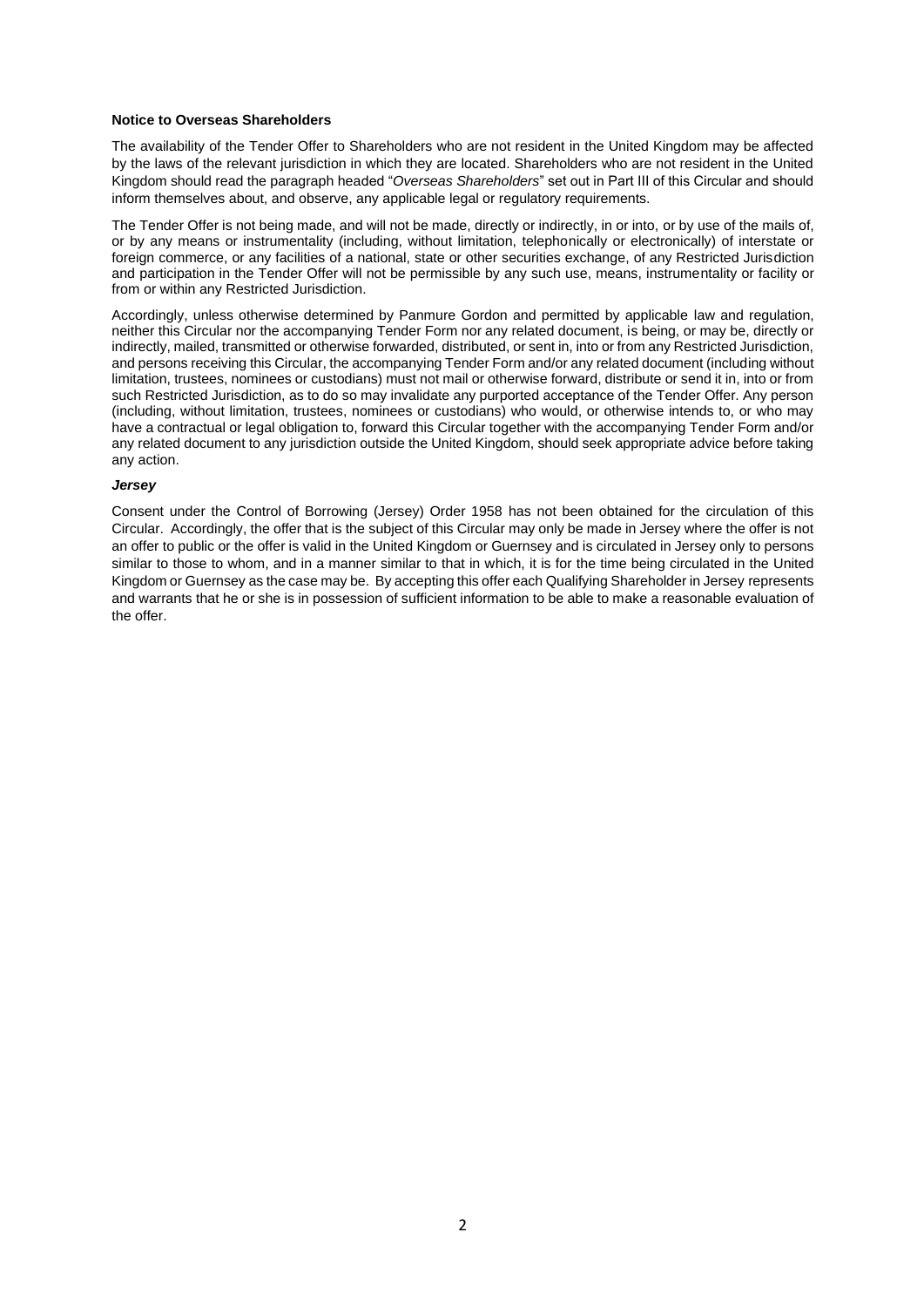# **CONTENTS**

| PART II QUESTIONS AND ANSWERS ON THE TENDER OFFER 16     |  |
|----------------------------------------------------------|--|
| PART III TERMS OF AND CONDITIONS TO THE TENDER OFFER  19 |  |
|                                                          |  |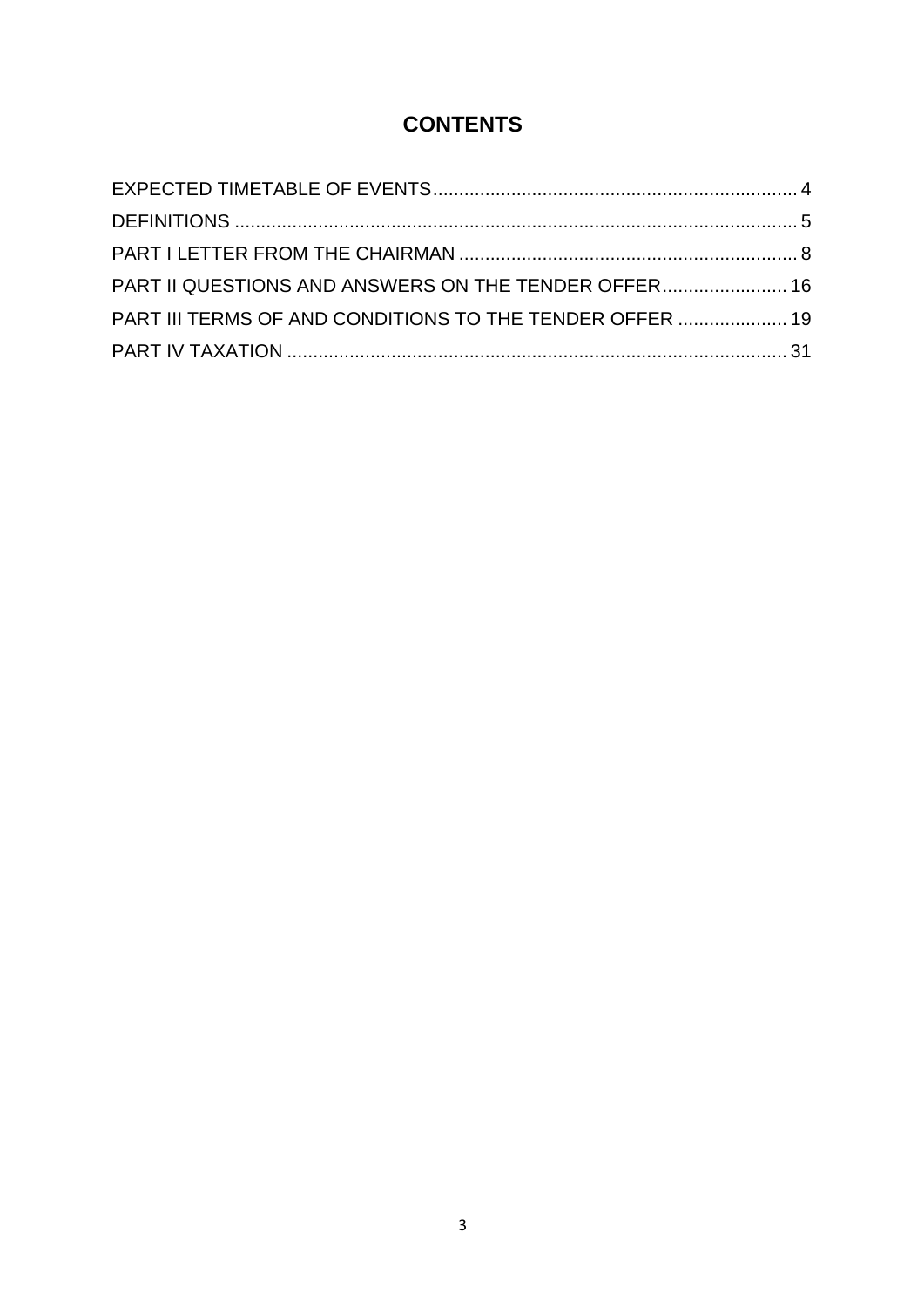## **EXPECTED TIMETABLE OF EVENTS**

<span id="page-3-0"></span>

| Announcement of the Tender Offer                                                                                                                                                                | 28 January 2022               |
|-------------------------------------------------------------------------------------------------------------------------------------------------------------------------------------------------|-------------------------------|
| Posting of this Circular                                                                                                                                                                        | 28 January 2022               |
| Tender Offer opens                                                                                                                                                                              | 28 January 2022               |
| Latest time and date for receipt of Tender Forms or for<br>settlement of TTE Instructions in respect of the Tender<br>Offer                                                                     | 1.00 p.m. on 11 February 2022 |
| <b>Record Date</b>                                                                                                                                                                              | 6.00 p.m. on 11 February 2022 |
| Announcement of the results of the Tender Offer                                                                                                                                                 | 14 February 2022              |
| Cheques despatched and CREST accounts credited<br>with proceeds in respect of successfully tendered<br><b>Ordinary Shares</b>                                                                   | On or before 21 February 2022 |
| CREST accounts credited with uncertificated Ordinary<br>Shares unsuccessfully tendered and despatch of<br>balance share certificates for unsold certificated<br>Ordinary Shares (if applicable) | On or before 21 February 2022 |
|                                                                                                                                                                                                 |                               |

**Notes:**

1. The above times and/or dates are indicative only and may change. If any of the above times and/or dates change, the revised times and/or dates will be notified by announcement through a Regulatory Information Service.

2. All references to times in this document are to London times unless otherwise stated.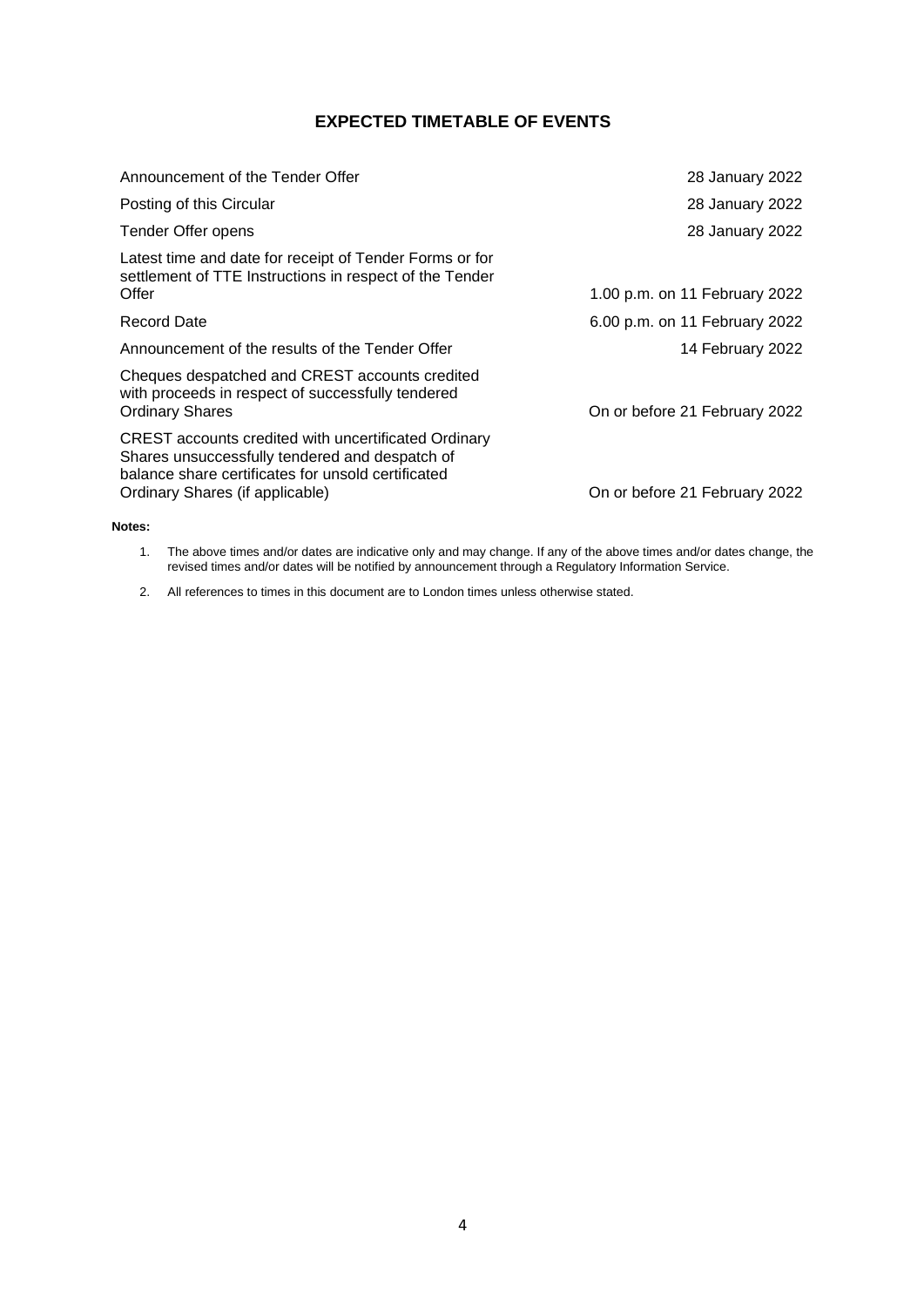## **DEFINITIONS**

<span id="page-4-0"></span>The following definitions apply throughout this Circular and the Tender Form unless the context requires otherwise:

| "2006 Act"                                               | the Companies Act 2006 (as amended).                                                                                                                                                                                                                         |
|----------------------------------------------------------|--------------------------------------------------------------------------------------------------------------------------------------------------------------------------------------------------------------------------------------------------------------|
| "Basic Entitlement"                                      | 10 per cent. of each holding of the Ordinary Shares<br>registered in each Qualifying Shareholder's name at the<br>Record Date (rounded down to the nearest whole Ordinary<br>Share), subject to certain conditions, and as further<br>described in Part III. |
| "Board"                                                  | the board of directors of the Company and "Director(s)"<br>shall be construed accordingly.                                                                                                                                                                   |
| "Business Day"                                           | a day other than a Saturday, Sunday or bank holiday on<br>which clearing banks in the City of London are generally<br>open for business.                                                                                                                     |
| "certificated"<br>"in certificated<br><b>or</b><br>form" | Ordinary Shares not recorded on the Register as being in<br>uncertificated form in CREST.                                                                                                                                                                    |
| "Circular"                                               | this document.                                                                                                                                                                                                                                               |
| "Closing Date"                                           | 11 February 2022 or such other date as may be<br>determined in accordance with paragraph 2.23 of Part III<br>of this Circular.                                                                                                                               |
| "Company"                                                | The Character Group plc of Citypoint 16th Floor, One<br>Ropemaker Street, London, England, EC2Y 9AW.                                                                                                                                                         |
| "CREST"                                                  | the relevant system (as defined in the CREST<br>Regulations) in respect of which Euroclear is the Operator<br>(as defined in the CREST Regulations).                                                                                                         |
| "CREST Member"                                           | a person who has been admitted by Euroclear as a<br>system-member (as defined in the CREST Regulations).                                                                                                                                                     |
| "CREST Participant"                                      | a person who is, in relation to CREST, a system-participant<br>(as defined in the CREST Regulations).                                                                                                                                                        |
| "CREST Regulations"                                      | the Uncertificated Securities Regulations 2001 (SI 2001<br>No.3755) (as amended).                                                                                                                                                                            |
| "CREST Sponsor"                                          | a CREST Participant admitted to CREST as a CREST<br>Sponsor.                                                                                                                                                                                                 |
| "CREST Sponsored Member"                                 | a CREST Member admitted to CREST as a sponsored<br>member.                                                                                                                                                                                                   |
| "DTR"                                                    | the Disclosure Guidance and Transparency Rules<br>published by the FCA.                                                                                                                                                                                      |
| "Escrow Agent"                                           | Neville Registrars Limited.                                                                                                                                                                                                                                  |
| "Euroclear"                                              | Euroclear UK & Ireland Limited (previously CRESTCo<br>Limited).                                                                                                                                                                                              |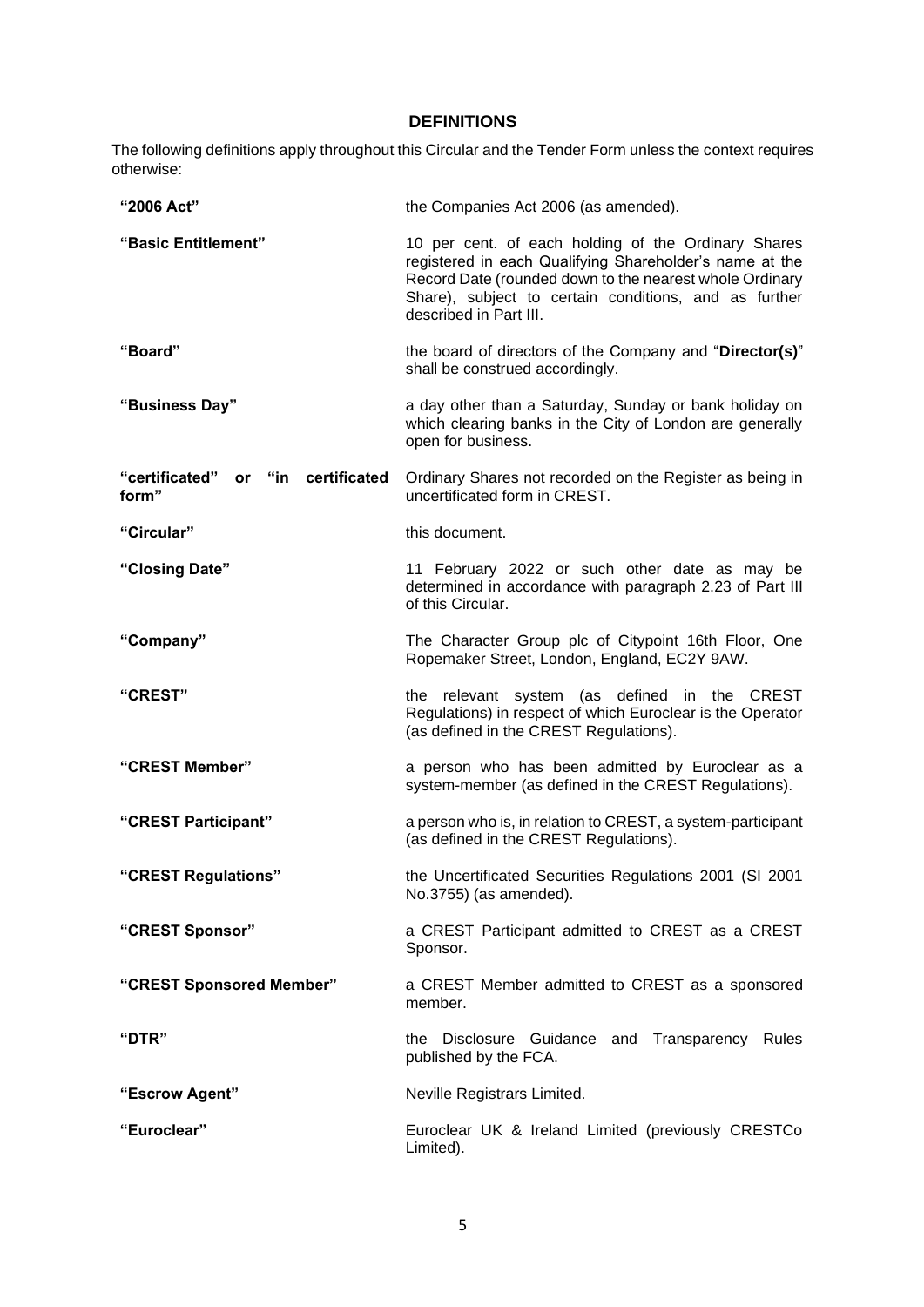| "FCA"                            | the UK Financial Conduct Authority.                                                                                                                                                                                                                                                   |
|----------------------------------|---------------------------------------------------------------------------------------------------------------------------------------------------------------------------------------------------------------------------------------------------------------------------------------|
| "Group"                          | the Company and its subsidiaries.                                                                                                                                                                                                                                                     |
| "ISIN"                           | international securities identification number.                                                                                                                                                                                                                                       |
| "LSE"                            | London Stock Exchange plc.                                                                                                                                                                                                                                                            |
| "Member Account ID"              | identification code or number attached to a Participant<br>Account ID in CREST.                                                                                                                                                                                                       |
| "Neville Registrars"             | Neville Registrars Limited, of Neville House, Steelpark<br>Road, Halesowen, West Midlands B62 8HD.                                                                                                                                                                                    |
| "Ordinary Shares"                | ordinary shares of 5 pence each in the issued share capital<br>of the Company.                                                                                                                                                                                                        |
| "Overseas Shareholder"           | a Shareholder who is resident in, or a citizen of, a<br>jurisdiction outside the United Kingdom.                                                                                                                                                                                      |
| "Panmure Gordon"                 | Panmure Gordon (UK) Limited of One New Change,<br>London EC4M 9AF.                                                                                                                                                                                                                    |
| "Participant ID"                 | the identification number used in CREST to identify a<br><b>CREST Participant.</b>                                                                                                                                                                                                    |
| "Qualifying Shareholders"        | Shareholders on the Register at the Record Date other<br>than those who are Restricted Shareholders.                                                                                                                                                                                  |
|                                  |                                                                                                                                                                                                                                                                                       |
| "Receiving Agent"                | Neville Registrars Limited.                                                                                                                                                                                                                                                           |
| "Record Date"                    | 6.00 p.m. on 11 February 2022.                                                                                                                                                                                                                                                        |
| "Register"                       | the Company's register of members.                                                                                                                                                                                                                                                    |
| "Registrars"                     | Neville Registrars Limited.                                                                                                                                                                                                                                                           |
| "Regulatory Information Service" | a service approved by the FCA for the distribution to the<br>public of regulatory announcements and included within<br>the list maintained on the FCA's website.                                                                                                                      |
| "Repurchase Agreement"           | the agreement dated 28 January 2022 between the<br>Company and Panmure Gordon pursuant to which the<br>Company has agreed to purchase from Panmure Gordon<br>those Ordinary Shares which Panmure Gordon acquires<br>pursuant to the Tender Offer.                                     |
| "Restricted Jurisdiction"        | each of the United States, Canada, Australia, New<br>Zealand, South Africa and Japan and any other jurisdiction<br>where the mailing of this Circular and any related<br>documents into or inside such jurisdiction would constitute<br>a violation of the laws of such jurisdiction. |
| "Restricted Shareholder"         | a Shareholder with a registered address in a Restricted<br>Jurisdiction.                                                                                                                                                                                                              |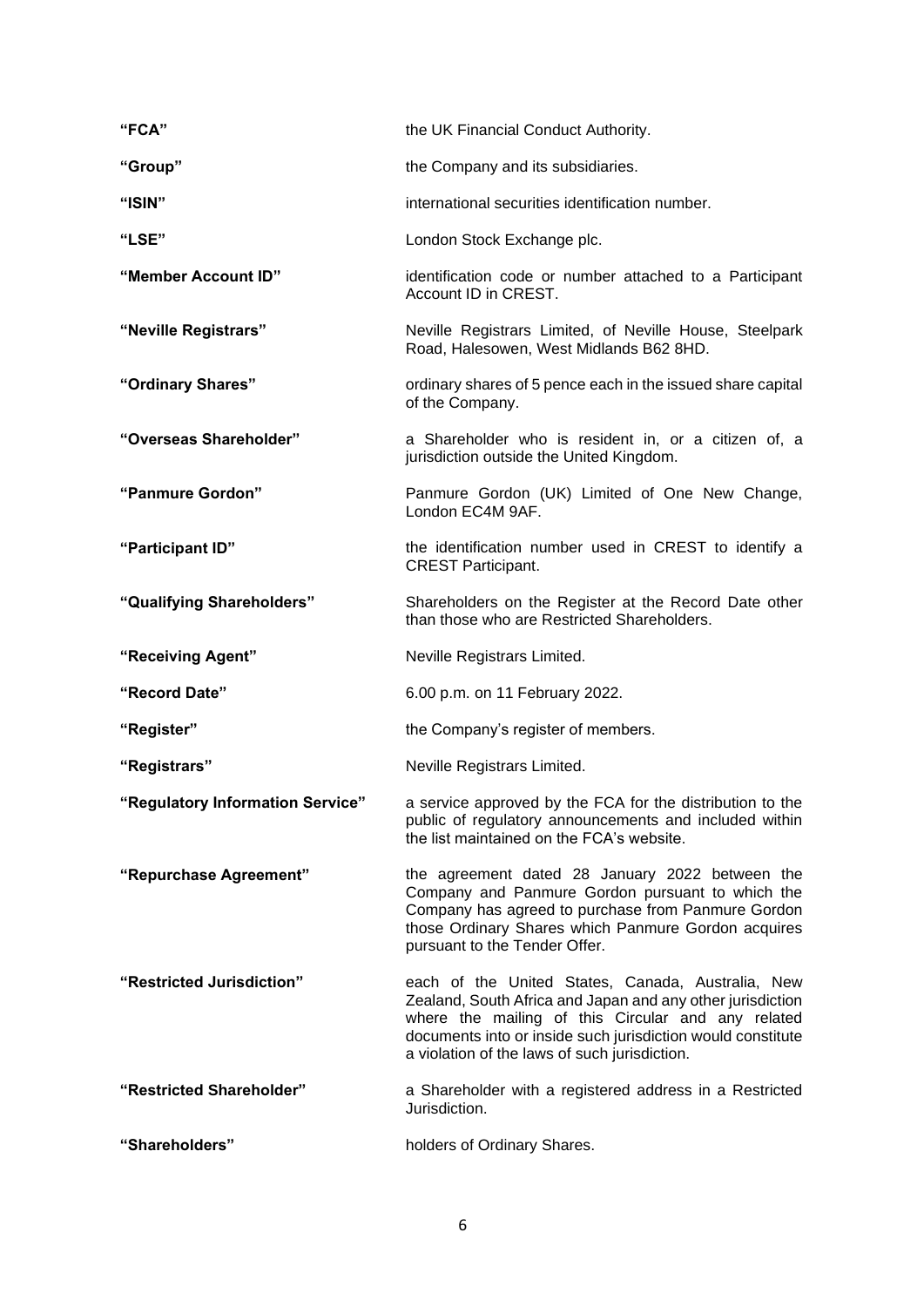| "Takeover Code"                                 | The City Code on Takeovers and Mergers.                                                                                                                                                                                                                                                |
|-------------------------------------------------|----------------------------------------------------------------------------------------------------------------------------------------------------------------------------------------------------------------------------------------------------------------------------------------|
| "Tender Form"                                   | the tender form issued for use by holders of Ordinary<br>Shares in certificated form in connection with the Tender<br>Offer.                                                                                                                                                           |
| "Tender Offer"                                  | the invitation by Panmure Gordon to Qualifying<br>Shareholders to tender Ordinary Shares for sale to<br>Panmure Gordon on the terms and subject to the<br>conditions set out in this Circular and, in the case of<br>Ordinary Shares held in certificated form, in the Tender<br>Form. |
| "Tender Price"                                  | 630 pence per Ordinary Share.                                                                                                                                                                                                                                                          |
| "Tendering Shareholders"                        | Qualifying Shareholders participating in the Tender Offer.                                                                                                                                                                                                                             |
| "TFE Instruction"                               | a transfer from escrow instruction (as defined by the<br>CREST manual issued by Euroclear).                                                                                                                                                                                            |
| "TTE Instruction"                               | a transfer to escrow instruction (as defined by the CREST<br>manual issued by Euroclear).                                                                                                                                                                                              |
| "uncertificated" or "in uncertificated<br>form" | Ordinary Shares which are recorded on the Register as<br>being held in uncertificated form in CREST and title to<br>which, by virtue of the CREST Regulations, may be<br>transferred by means of CREST.                                                                                |
| "United Kingdom" or "UK"                        | the United Kingdom of Great Britain and Northern Ireland.                                                                                                                                                                                                                              |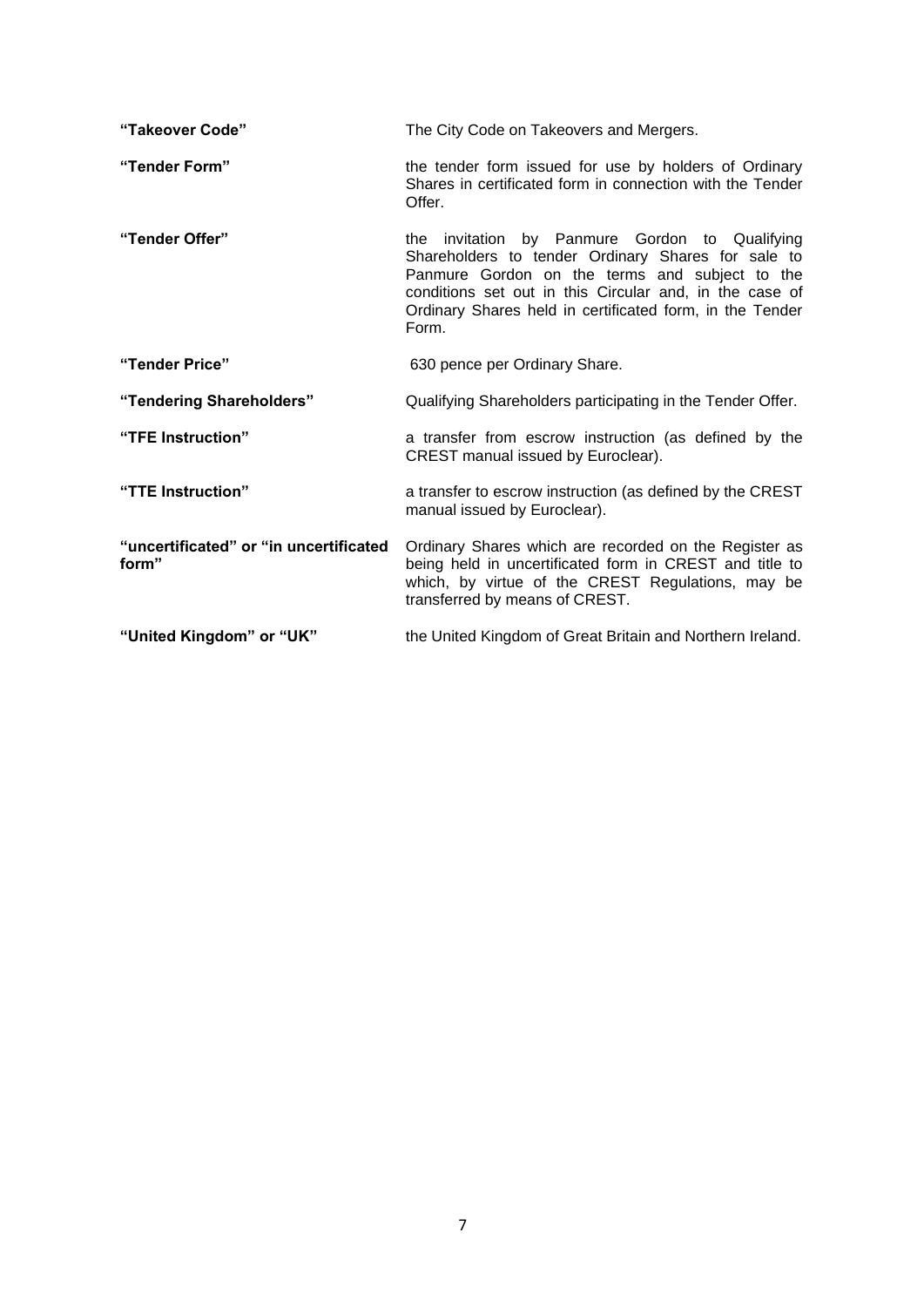## **PART I LETTER FROM THE CHAIRMAN**

## **The Character Group plc**

<span id="page-7-0"></span>*(a company incorporated and registered in England and Wales with company number 03033333)*

Richard King (*Non-Executive Chairman*) Jon Diver (*Joint Managing Director*) Kiran Shah (*Joint Managing Director and Group Finance Director)* Joe Kissane (*Managing Director – UK Operations*) Michael Hyde (*Managing Director – Far East Operations*) Jerry Healy (*Group Marketing Director*) Clive Crouch (*Senior Non-Executive Director*) Carmel Warren (*Non-Executive Director*) David Harris (*Non-Executive Director*)

*Directors: Registered office:*

Citypoint, 16th Floor, One Ropemaker Street, London, EC2Y 9AW

28 January 2022

Dear Shareholder

**Proposed purchase of up to 2,142,572 Ordinary Shares representing approximately 10 per cent. of the Company's issued share capital (excluding Ordinary Shares held in treasury) at a price of 630 pence per Ordinary Share** 

#### **1 Introduction**

This letter sets out the background to and reasons for the Tender Offer.

The Company intends to return up to approximately £13.5 million of cash to Qualifying Shareholders by way of the Tender Offer and the subsequent repurchase from Panmure Gordon of the Ordinary Shares successfully tendered. The Tender Offer will be conducted at the Tender Price. If the maximum number of Ordinary Shares under the Tender Offer is acquired, this would result in the purchase of approximately 10 per cent. of the Company's current issued share capital (excluding Ordinary Shares held in treasury).

The Tender Offer will be conducted at a fixed price of 630 pence per Ordinary Share, which represents a premium of 8.4 per cent. to the average middle market closing price of an Ordinary Share for the 60 trading days ended 27 January 2022 (being the latest practicable date prior to the posting of this Circular).

The Company is authorised to buy back up to 3,200,000 Ordinary Shares pursuant to the general authority for the Company to make market acquisitions, including by way of a tender offer, which was granted by Shareholders at the Company's Annual General Meeting on 21 January 2022, since when the Company has not acquired any Ordinary Shares.

The purpose of this document is to explain the mechanics of the Tender Offer and subsequent repurchase of Ordinary Shares, to set out the terms and conditions applicable to the Tender Offer and to explain how Qualifying Shareholders may tender Ordinary Shares, should they wish to do so.

**This letter is not a recommendation to Shareholders to sell or tender their Ordinary Shares. Shareholders are not obliged to tender any Ordinary Shares and Shareholders who wish to retain all of their investment in the Company should not return a Tender Form or submit a TTE Instruction. Whether or not Qualifying Shareholders tender any Ordinary Shares will depend on, among other things, their view of the Company's prospects and their own individual circumstances, including their tax position, on which they should seek their own independent advice.**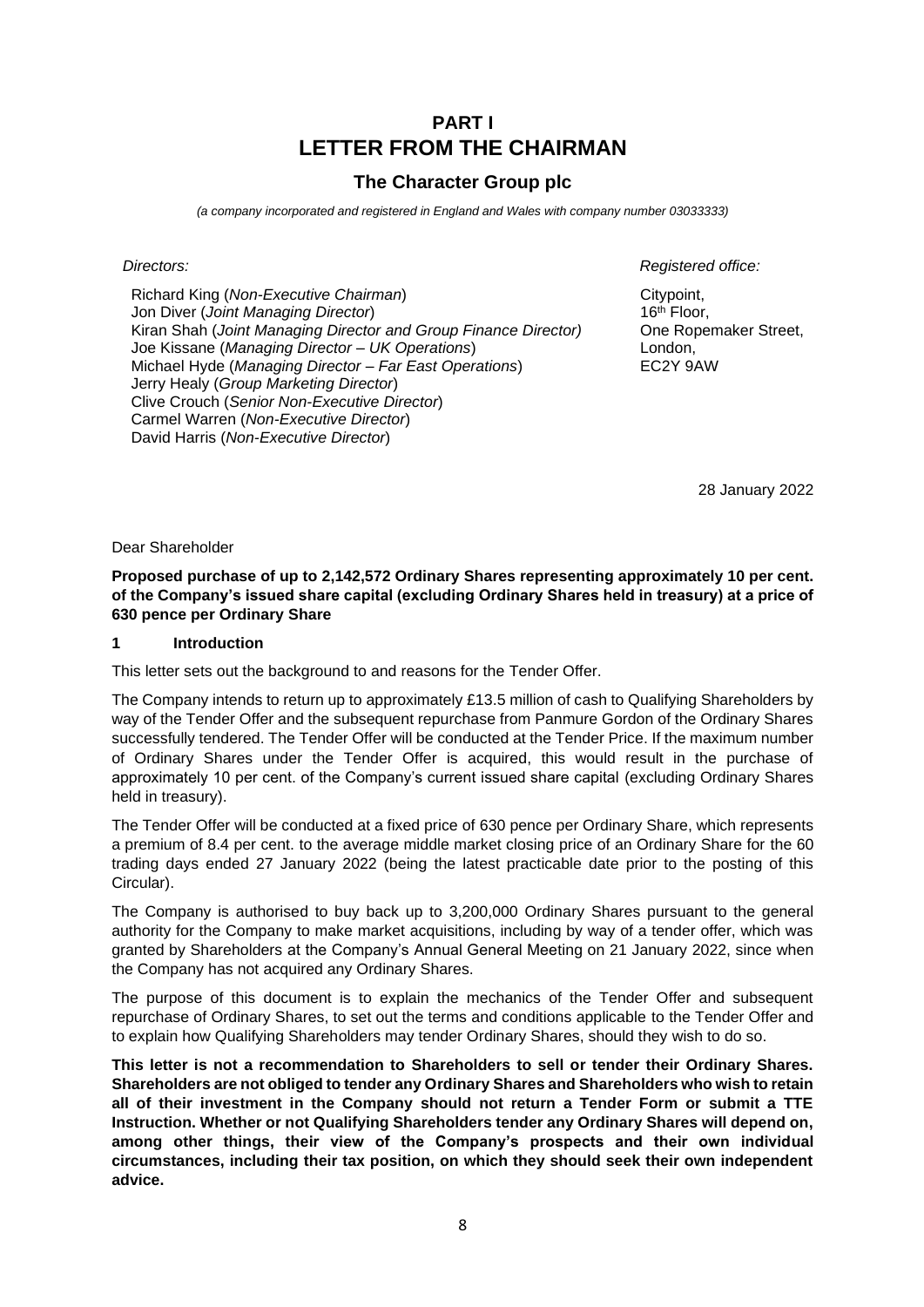#### **2 Background to and reasons for the Tender Offer**

The Company has pursued an active buyback strategy to return surplus cash to Shareholders since 2004 and, since that time, has acquired a total of approximately 39.6 million Ordinary Shares, representing approximately 185 per cent. of the current issued Ordinary Share capital (excluding Ordinary Shares held in treasury). However, following the implementation of the EU's Market Abuse Regulation in the UK from July 2016, the Company's ability to sustain this strategy has been extremely limited and no buybacks have been effected by the Company since October 2019. This has resulted in a significant increase in the Company's cash balances.

On 29 April 2021, the Company announced that the Board had resolved to pursue a new buyback initiative to purchase Ordinary Shares. In an update issued by the Company on 30 September 2021, the Board stated, due to adverse trading conditions, that a tender offer would be deferred until after the announcement of the Group's preliminary results for the financial year ended 31 August 2021. Those preliminary results were announced by the company on 15 December 2021. It is against this background that the Tender Offer is now being made.

#### *Current Trading*

On 21 January 2022, the Company provided the following update on trading in the lead up to and through the Christmas 2021 period:

*""The Group maintained a steady performance in the lead up to and through the Christmas 2021 period, notwithstanding global logistical challenges which continue to impact the export of product from the Far East to UK and our global markets. Whilst the consequent escalation in freight rates from the Far East has significantly increased costs, the Group has endeavoured, where possible, to raise its prices in the UK and Scandinavia to mitigate the impact on margins. Turnover increased by c. 23% in the four-month period ended 31 December 2021 compared to the previous year (in part benefiting from delayed shipments in August 2021). The bulk of this growth was attributable to sales to the USA and Scandinavia, whilst turnover in the UK and the rest of the world remained largely flat.* 

*Our sales levels are a reflection of the strong portfolio of brands and products that we have at this time. In the UK, retailers have reported good sell through of our products and this bodes well for the rest of the financial year. Our teams are excited to be presenting to our customers at the London Toy Fair at Olympia next week (25 – 27 January) and showcasing the 2022 range and introducing new products, brands and refreshed items.*

*Assuming no further worsening of the trading conditions, including adverse COVID developments impacting normal commercial activity, the Board believes that the Group will achieve current market expectations\* for the year ending 31 August 2022.*

*Subject to the share buyback authority being renewed at the Annual General Meeting later today, the Company will be proceeding with the tender offer proposed last year and full details of the size, pricing and exact timing of the offer are expected to be announced next week.*

*Note:* 

*\*Current market consensus compiled by the Company for the year ending 31 August 2022, prior to the release of this announcement, is an underlying profit before tax averaging c. £11.275m"*

The ongoing cash-generative nature of the Group's business model has resulted in the Group's cash balances as at 26 January 2022 standing at approximately £27.2 million. This strong cash generation is anticipated to continue through and beyond the current financial year. Taking account of the Group's future working capital expenditure, the funding of the potential future growth requirements of the business and to ensure the Company's ability to maintain a progressive dividend, the Board has estimated the surplus cash in the business to be at least £15.0 million. The Board maintains that a buyback by way of a tender offer provides the most efficient use of the Company's surplus cash at this point in time and a means by which to re-establish a clear and meaningful buyback strategy.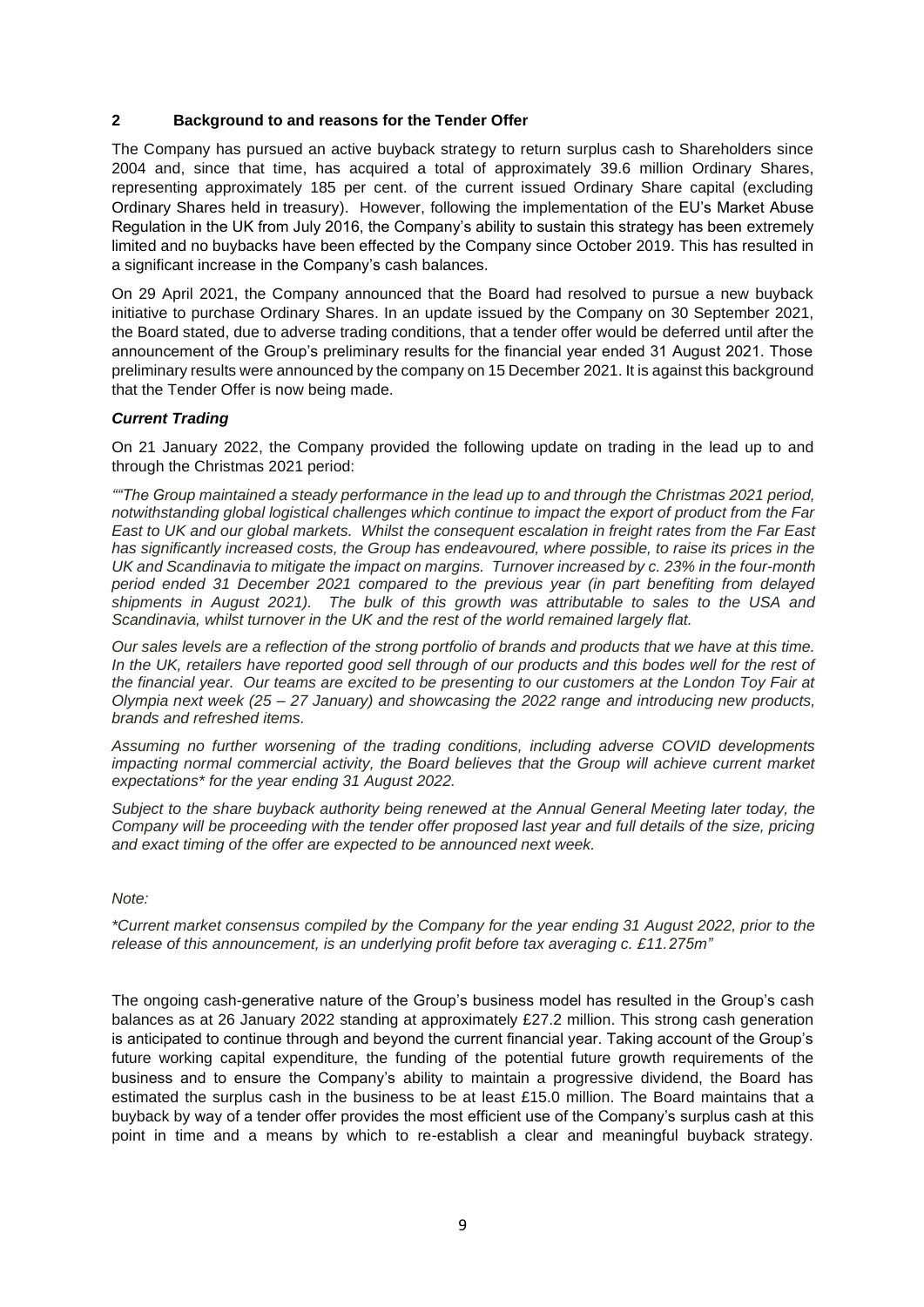Accordingly, the Board has resolved to seek to return up to approximately £13.5 million to Qualifying Shareholders under the Tender Offer.

#### **3 Benefits of the Tender Offer**

The benefits of the Tender Offer, compared to other available options for a return of surplus cash to Shareholders, are that the Tender Offer**:** 

- provides those Qualifying Shareholders who wish to sell Ordinary Shares with the opportunity to do so;
- allows the Company to broaden the return of cash to include those Qualifying Shareholders whose Ordinary Shares might not otherwise be purchased by the Company through a buy-back in the market;
- enables Qualifying Shareholders to decide whether to tender none, some or all of their Ordinary Shares within the overall limits of the Tender Offer;
- enables those Qualifying Shareholders who do not wish to receive capital at this time to maintain their full investment in the Company;
- enables Ordinary Shares to be sold free of commissions or charges that would otherwise be payable if Qualifying Shareholders were to sell their shares through their broker; and
- enhances earnings per share in respect of Ordinary Shares and the percentage holdings of Ordinary Shares of Shareholders not tendered under the Tender Offer.

#### **4 The Tender Offer**

#### *Structure of the Tender Offer*

The Tender Offer will be implemented on the basis of Panmure Gordon acquiring, as principal, the successfully tendered Ordinary Shares at the Tender Price. The Company will purchase such Ordinary Shares from Panmure Gordon at the same price under the Repurchase Agreement. The Company will cancel the Ordinary Shares purchased by it under the Repurchase Agreement.

Up to 2,142,572 Ordinary Shares will be purchased under the Tender Offer, representing approximately 10 per cent. of the Company's issued Ordinary Share capital (excluding Ordinary Shares held in treasury) as at 27 January 2022, the latest practicable date for such determination prior to the publication of this Circular, for a maximum aggregate consideration of approximately £13.5 million.

The Tender Offer is conditional on receipt of valid tenders in respect of at least 476,191 Ordinary Shares, representing an aggregate value, at the Tender Price, of not less than £3.0 million.

Qualifying Shareholders can decide whether they want to tender all, some or none of their Ordinary Shares in the Tender Offer.

The Tender Offer is being made available to all Qualifying Shareholders who are on the Register at 6.00 p.m. on the Record Date.

The Tender Offer will close at 1.00 p.m. (UK time) on 11 February 2022 and tenders received after that time will not be accepted (unless the Tender Offer is extended).

#### *The Tender Price*

A tender price of 630 pence per Ordinary Share ("**Tender Price**") will be applied to all Ordinary Shares purchased by Panmure Gordon pursuant to the Tender Offer.

The Tender Price will allow Panmure Gordon to purchase the maximum number of Ordinary Shares for a total cost not exceeding approximately £13.5 million or, if the aggregate price of all Ordinary Shares validly tendered by Qualifying Shareholders is less than approximately £13.5 million (and not less than £3.0 million), all of the Ordinary Shares validly tendered pursuant to the Tender Offer.

#### *Number of Ordinary Shares to be purchased and scaling-back*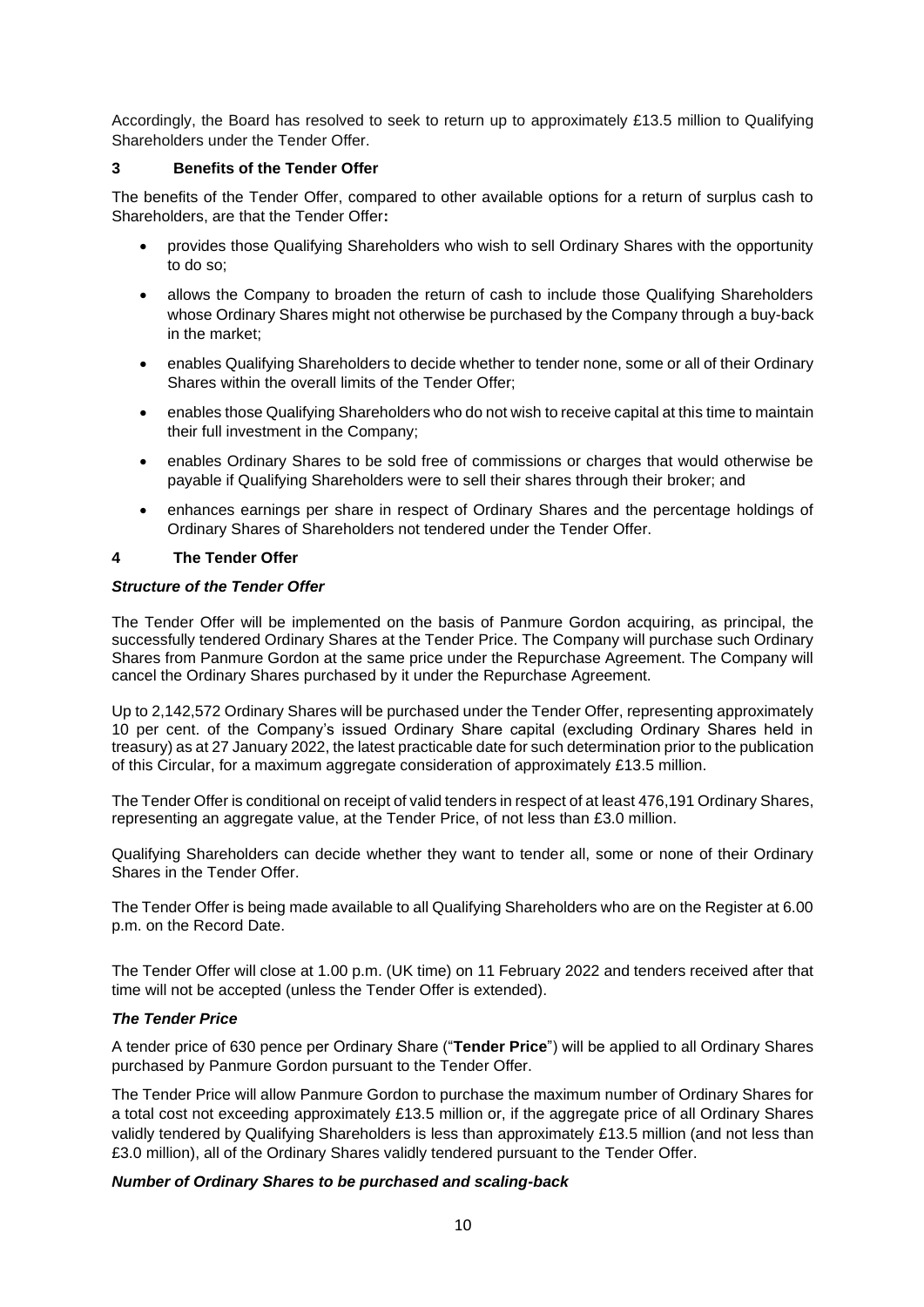Under the Tender Offer, each Qualifying Shareholder is entitled to tender up to 10 per cent. of its, his or her shareholding to be purchased by Panmure Gordon at the Tender Price (being their Basic Entitlement).

Each Qualifying Shareholder's Basic Entitlement will be calculated by the Registrars as at the Record Date by reference to the Qualifying Shareholder's holding of Ordinary Shares as at that date.

In addition, Qualifying Shareholders are entitled to make an application to tender in excess of their Basic Entitlements. The extent to which excess applications can be accepted will depend on the number of Ordinary Shares tendered by other Qualifying Shareholders.

Provided the conditions in paragraph 2.1 of Part III of this Circular are met, if the aggregate value at the Tender Price of all validly tendered Ordinary Shares is less than approximately £13.5 million (and more than £3.0 million), then all Ordinary Shares validly tendered (including applications in excess of Basic Entitlements) will be purchased at the Tender Price.

If the number of Ordinary Shares validly tendered by Qualifying Shareholders is more than 2,142,572, tenders will be accepted in the order set out below:

- a) all Ordinary Shares tendered by Qualifying Shareholders up to their Basic Entitlement will be accepted in full; and
- b) tenders of Ordinary Shares in excess of the Qualifying Shareholders' Basic Entitlements will be satisfied *pro rata* in proportion to the amount tendered in excess of Basic Entitlements (rounded down to the nearest whole number of Ordinary Shares) or otherwise at the discretion of the Board, in agreement with Panmure Gordon.

For the avoidance of doubt, the number of Ordinary Shares to be purchased in the Tender Offer will not, in any event, exceed 2,142,572 Ordinary Shares.

Once lodged (in the case of a Tender Form) or settled (in the case of a TTE Instruction) such tender shall be irrevocable.

Ordinary Shares will be purchased pursuant to the Tender Offer on or around 14 February 2022.

Successfully tendered Ordinary Shares will be purchased free of commission and dealing charges.

Any Ordinary Shares repurchased by the Company from Panmure Gordon following the purchase by Panmure Gordon will be cancelled. Any rights of Ordinary Shareholders who do not tender their Ordinary Shares will be unaffected.

Subject to any applicable rules and regulations, the Company reserves the right at any time prior to the announcement of the results of the Tender Offer, and with the prior consent of Panmure Gordon, to extend the period during which the Tender Offer is open, based on market conditions and/or other factors.

#### *Basic Entitlement*

Tenders in respect of up to approximately 10 per cent. of each registered holding of Ordinary Shares of every Qualifying Shareholder on the Record Date will be accepted in full at the Tender Price and will not be scaled down, provided that such Ordinary Shares are validly tendered. This percentage is known as the "**Basic Entitlement**".

Qualifying Shareholders may tender Ordinary Shares in excess of their Basic Entitlement. However, if the Tender Offer is oversubscribed, the tender of such excess Ordinary Shares will only be successful to the extent that other Qualifying Shareholders have tendered less than their Basic Entitlement and may be subject to the scaling-back arrangements described above.

#### *Circumstances in which the Tender Offer may not proceed*

The Tender Offer is conditional on the receipt of valid tenders in respect of Ordinary Shares to a value at the Tender Price of not less than £3.0 million, by 1.00 p.m. (UK time) on the Closing Date and the other conditions specified in Part III of this Circular.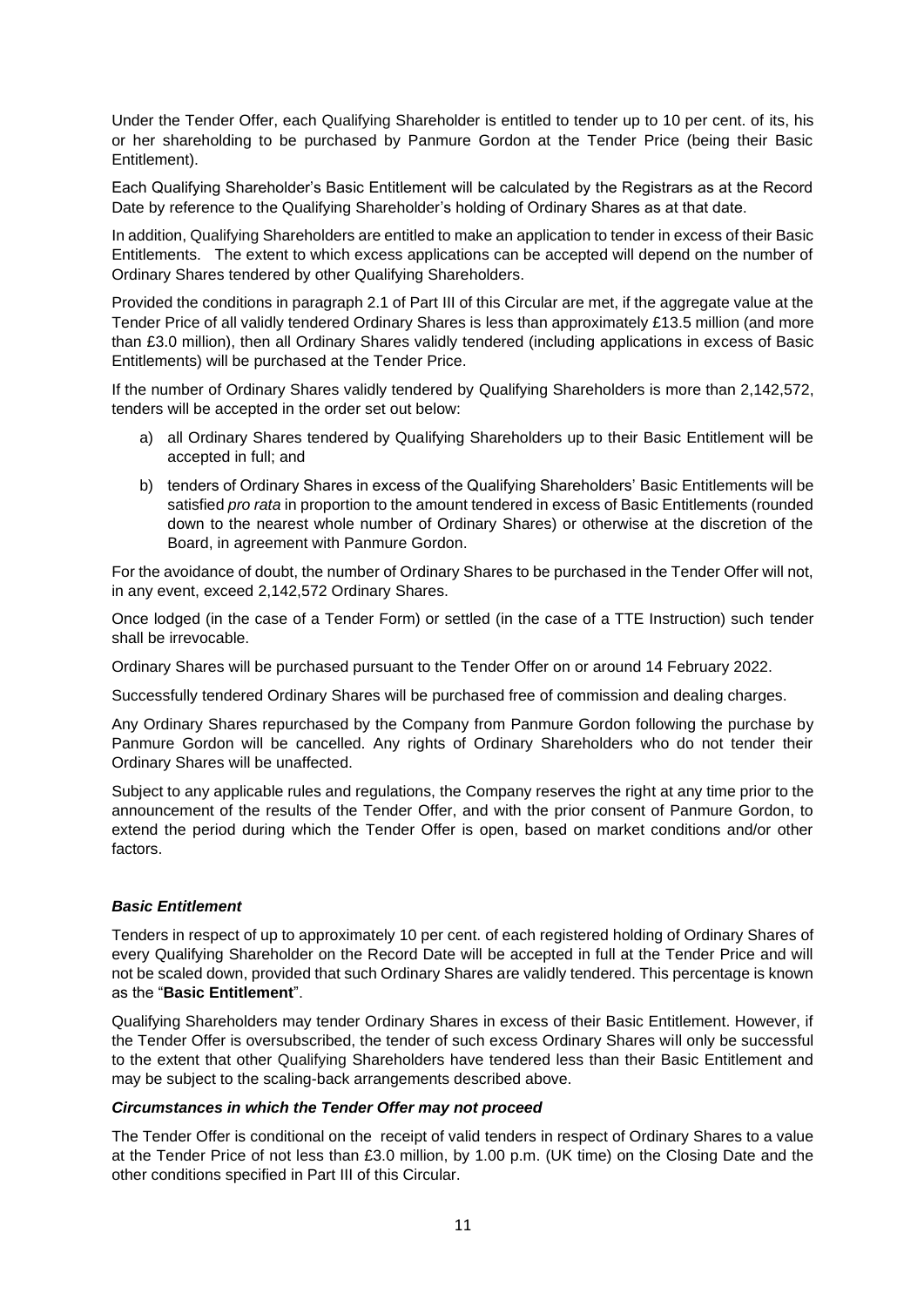The Tender Offer is also conditional on no material adverse change or certain other force majeure events arising prior to the closing of the Tender Offer. Further details of these Conditions are set out in paragraph 2.1 of Part III of this Circular.

#### **Full terms and conditions of the Tender Offer are set out in Part III of this Circular, which Shareholders are recommended to read in full**

### **5 Authority to make market purchases of own shares**

A general authority to buy back (including by way of tender offer) up to a maximum of 3,200,000 Ordinary Shares, representing approximately 15 per cent. of the issued Ordinary Share capital (excluding Ordinary Shares held in treasury) at that time, was sought and granted at the Company's Annual General Meeting held on 21 January 2022, since when the Company has not acquired any Ordinary Shares.

### **6 Repurchase Agreement**

The Repurchase Agreement between the Company and Panmure Gordon is dated 28 January 2022. Under this agreement, the parties have agreed that, subject to, amongst other things, the sum of £13,498,203.60 (equal to the Tender Price multiplied by the maximum number of Ordinary Shares that could be repurchased under the Tender Offer) being deposited by the Company into a client account of Panmure Gordon by no later than 5.00 p.m. on 31 January 2022 or such later time and/or date as may be agreed by Panmure Gordon and the Tender Offer becoming unconditional in all respects and not lapsing or terminating in accordance with its terms, Panmure Gordon shall, as principal, purchase, "On Exchange", at the Tender Price, Ordinary Shares successfully tendered to it, up to a maximum aggregate value, at the Tender Price, of approximately £13.5 million.

The Company has agreed that, immediately following the purchase by Panmure Gordon of all Ordinary Shares which it has agreed to purchase as principal under the terms of the Tender Offer, the Company will purchase from Panmure Gordon all such Ordinary Shares at a price per Ordinary Share equal to the Tender Price. All transactions will be carried out on the London Stock Exchange.

Under the Repurchase Agreement, the Company has agreed to cancel any Ordinary Shares purchased by it under the Tender Offer arrangements.

The Repurchase Agreement contains certain warranties from Panmure Gordon in favour of the Company concerning its authority to enter into the Repurchase Agreement and to make the purchase of Ordinary Shares pursuant thereto.

The Repurchase Agreement also contains warranties and undertakings from the Company in favour of Panmure Gordon and incorporates an indemnity in favour of Panmure Gordon in respect of any liability which it may suffer in relation to its performance under the Tender Offer.

### **7 Dividends**

Successfully tendered Ordinary Shares will be cancelled and will not rank for any future dividends. However, the right of Shareholders, recorded on the Register on 14 January 2022, to receive and be paid the final dividend declared at the Annual General Meeting on 21 January 2022 will not be affected by acceptance of the Tender Offer.

### **8 Overseas Shareholders**

The attention of Qualifying Shareholders who are citizens, residents or nationals of countries outside the UK wishing to participate in the Tender Offer is drawn to paragraph 6 entitled "*Overseas Shareholders*" in Part III of this Circular.

### **9 Taxation**

Qualifying Shareholders should be aware that there may be tax considerations that they should take into account when deciding whether or not and/or the extent to which to participate in the Tender Offer. A summary of the taxation consequences of the Tender Offer for UK resident Shareholders is set out in Part IV of this Circular. It should be noted that this tax summary is merely a guide to current tax law and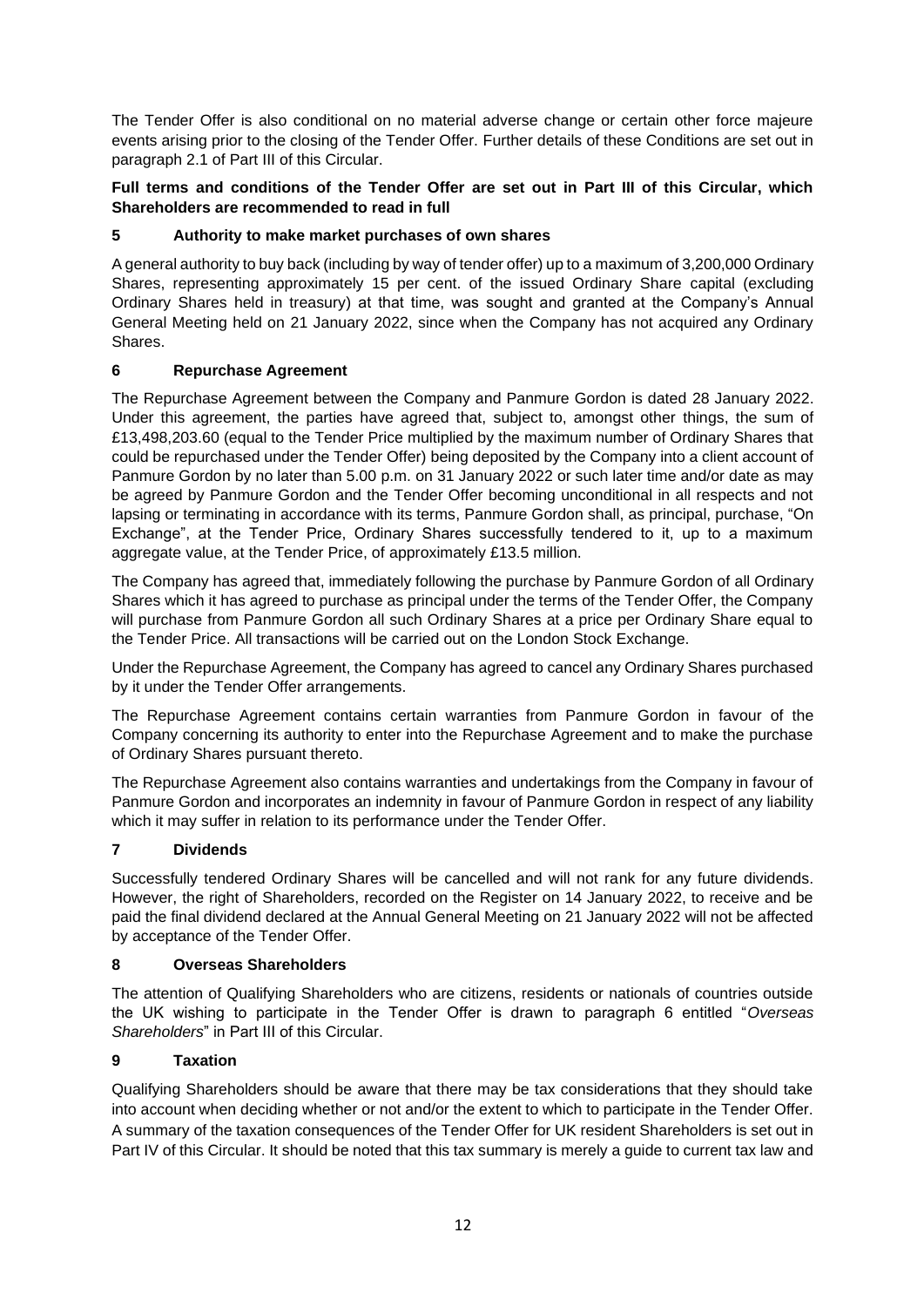practice in the UK. **Shareholders are advised to consult their own professional advisers regarding their own tax position.**

#### **10 Notification of interests**

Under chapter 5.1.2 of the DTR, certain Shareholders are required to notify the Company of the percentage of voting rights they hold as Shareholders or through their direct or indirect holding of financial instruments within the limits referred to in the DTR. Following any purchase by the Company of Ordinary Shares from Panmure Gordon pursuant to the Repurchase Agreement, the percentage of voting rights held by a Shareholder will change. Such change in the percentage of voting rights held by a Shareholder may give rise to an obligation on the Shareholder to notify the Company as soon as possible, but not later than two trading days, after becoming aware or being deemed to have become aware of such change. If Shareholders are in any doubt as to whether they should notify the Company or as to the form of that notification, they should consult their solicitor or other professional adviser.

#### **11 Action to be taken**

#### *Tender Offer*

The procedure for tendering Ordinary Shares depends on whether Ordinary Shares are held in certificated form or uncertificated form and is summarised below:

(a) Ordinary Shares held in certificated form

Qualifying Shareholders who hold Ordinary Shares in certificated form and who wish to participate in the Tender Offer should follow the instructions on the Tender Form provided to them and return it to the Receiving Agent to arrive by no later than 1.00 p.m. on 11 February 2022. Qualifying Shareholders who hold their Ordinary Shares in certificated form should also send their original share certificate(s) in respect of the Ordinary Shares tendered with their Tender Form.

(b) Ordinary Shares held in uncertificated form

Qualifying Shareholders who hold their Ordinary Shares in uncertificated form (that is, in CREST) and who wish to participate in the Tender Offer should tender electronically through CREST so that the TTE Instruction settles no later than 1.00 p.m. on 11 February 2022.

Further details of the procedures for tendering and settlement are set out in Part III of this Circular.

#### **Shareholders who do not wish to participate in the Tender Offer should not complete the Tender Form and should not make or arrange for a TTE Instruction.**

#### **12 General**

Any repurchase of Ordinary Shares pursuant to the Repurchase Agreement will be financed solely from the Company's existing cash resources. No borrowings will be incurred by the Company in respect of any repurchase of Ordinary Shares pursuant to the Repurchase Agreement.

As at 27 January 2022 (being the latest practicable date prior to the posting of this Circular) the issued Ordinary Share capital of the Company was 21,425,724 Ordinary Shares (excluding the 2,182,777 Ordinary Shares held in treasury by the Company).

Panmure Gordon has given and has not withdrawn its consent to the inclusion of its name in this Circular.

#### **13 Directors' Interests**

The interests (all of which are beneficial unless stated otherwise) of the Directors and of persons connected with them (within the meaning of Section 252 of the 2006 Act) in the issued ordinary share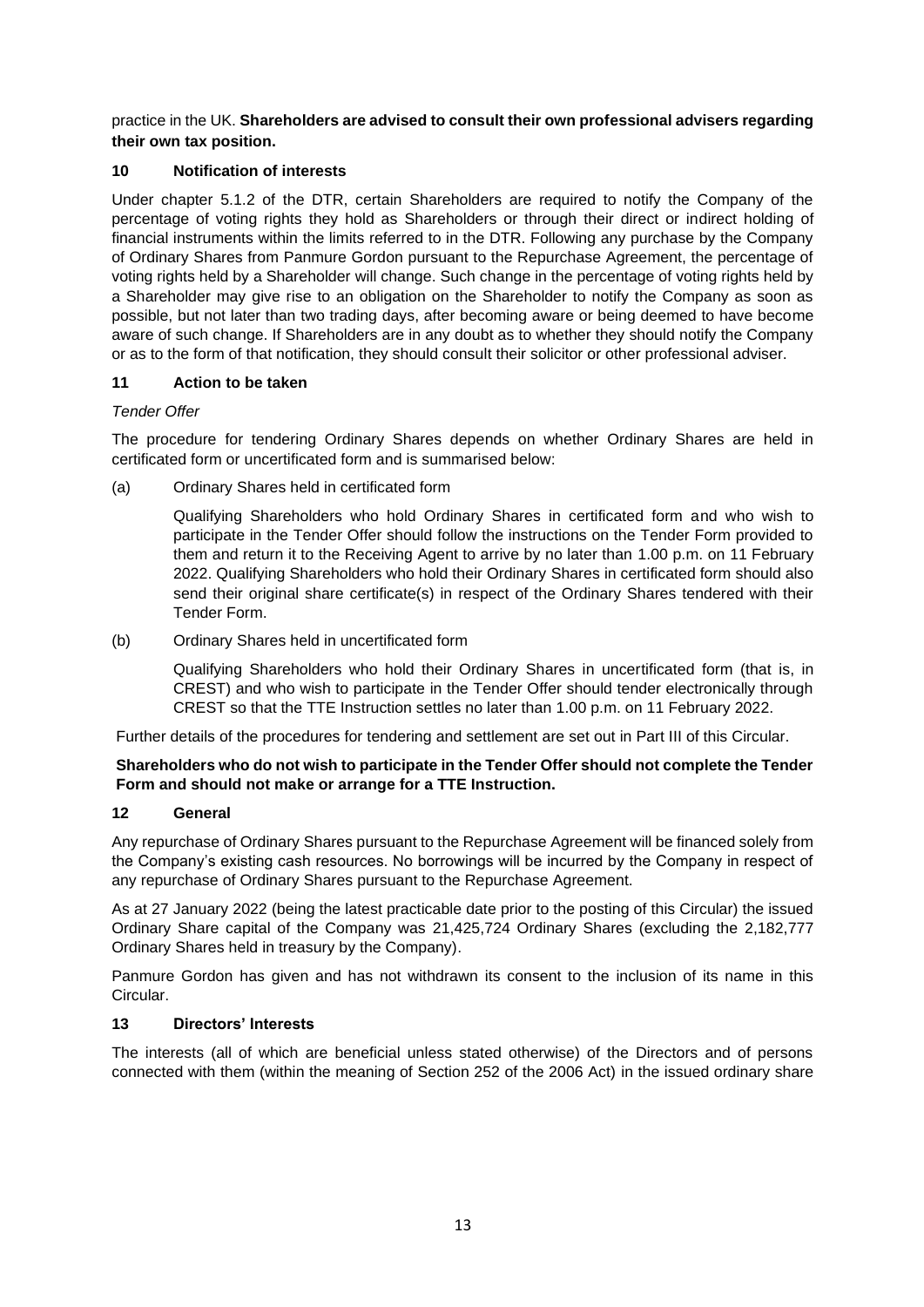capital of the Company and the existence of which is known to, or could with reasonable due diligence be ascertained by, any Director as at the date of this circular are as follows:

| <b>Name</b>                   | <b>Position</b>                                                   | Number of<br><b>Ordinary Shares</b> | Percentage of<br>issued share<br>capital |
|-------------------------------|-------------------------------------------------------------------|-------------------------------------|------------------------------------------|
| Kiran Shah $(1)$              | Joint Managing<br>Director and Group<br><b>Finance Director</b>   | 2,176,478                           | 10.16%                                   |
| Jon Diver $(2)$               | Joint Managing<br><b>Director</b>                                 | 1,428,248                           | 6.67%                                    |
| Joseph Kissane                | <b>Managing Director -</b><br><b>Character Options</b><br>Limited | 518,757                             | 2.42%                                    |
| <b>Richard King</b>           | Non-Executive<br>Chairman                                         | 336,286                             | 1.57%                                    |
| Michael Hyde                  | <b>Managing Director -</b><br><b>Far East Operations</b>          | 268,888                             | 1.25%                                    |
| Jeremiah Healy <sup>(3)</sup> | <b>Group Marketing</b><br><b>Director</b>                         | 73,000                              | 0.34%                                    |
| David Harris <sup>(4)</sup>   | Non-Executive<br><b>Director</b>                                  | 68,183                              | 0.32%                                    |
| <b>Clive Crouch</b>           | Non-Executive<br><b>Director</b>                                  | 15,358                              | 0.07%                                    |
| <b>Carmel Warren</b>          | Non-Executive<br><b>Director</b>                                  | nil                                 | nil                                      |

Notes:

- (1) Mr Shah's interests comprise 176,478 Ordinary Shares held personally by Mr Shah and 2,000,000 Ordinary Shares held by Sarissa Holdings Limited.
- (2) Mr Diver's interests comprise 876,381 Ordinary Shares held personally by Mr Diver and 551,867 Ordinary Shares held by Mr Diver's Self Invested Pension Plan.
- (3) Mr Healy's interests comprise 16,000 Ordinary Shares held personally by Mr Healy, 5,000 Ordinary Shares held by Mr Healy's Self Invested Pension Plan, and 52,000 Ordinary Shares held by Mr Healy's wife, Kathleen Ann Healy.
- (4) Mr Harris's interests comprise 16,780 Ordinary Shares held personally by Mr Harris and 51,403 Ordinary Shares held by Mr Harris's Self Invested Pension Plan.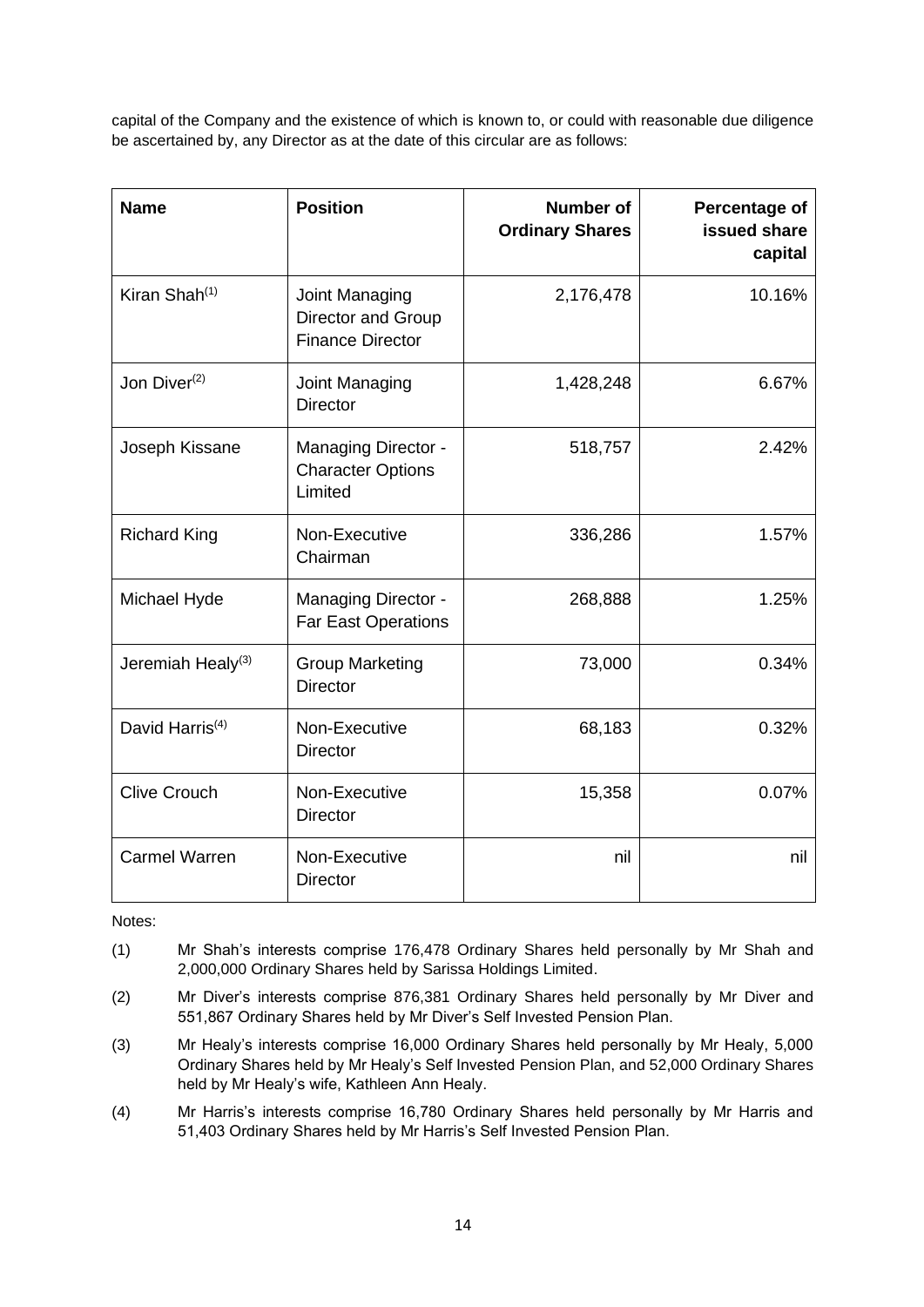#### **14 Intentions of the Directors in relation to the Tender Offer**

The Directors are currently interested, in aggregate, in 4,885,198 Ordinary Shares, representing approximately 22.80 per cent. of the issued Ordinary Share capital of the Company, excluding Ordinary Shares held in treasury). The Directors have indicated their intention to tender their Ordinary Shares (directly or through their connected parties) as follows:

| <b>Name</b>         | <b>Basic entitlement take-up</b><br>(Ordinary Shares) | Applications in excess of<br><b>Basic Entitlement</b><br>(Ordinary Shares) |
|---------------------|-------------------------------------------------------|----------------------------------------------------------------------------|
| Kiran Shah          | 217,647                                               | 217,647                                                                    |
| Jon Diver           | 142,824                                               | 142,824                                                                    |
| Joseph Kissane      | 51,875                                                | 51,875                                                                     |
| <b>Richard King</b> | 33,628                                                | 33,628                                                                     |
| Michael Hyde        | 26,888                                                | 26,888                                                                     |
| Jeremiah Healy      | 7,300                                                 | 7,300                                                                      |
| David Harris        | 6,818                                                 | 6,818                                                                      |
| <b>Clive Crouch</b> | 1,535                                                 | 1,535                                                                      |
| Carmel Warren       | nil                                                   | nil                                                                        |
| Total               | 488.515                                               | 488,515                                                                    |

Excess tenders by the Directors will be subject to the scaling-back arrangement described in paragraph 4 above.

Assuming the maximum number of Ordinary Shares under the Tender Offer is purchased and that the Directors' tenders (including excess tenders) are satisfied in full, the Directors, following completion of the Tender Offer, will be interested, in aggregate, in 3,908,168 Ordinary Shares, representing approximately 20.27 per cent. of the issued Ordinary Share capital of the Company (excluding Ordinary Shares held in treasury).

#### **15 Issued Ordinary Shares following the Tender Offer**

Assuming the maximum number of Ordinary Shares under the Tender Offer are bought back by the Company and cancelled, the Company's issued Ordinary Share capital (excluding Ordinary Shares held in treasury) will be reduced by 2,142,572 Ordinary Shares to 19,283,152 Ordinary Shares. An announcement setting out the Company's new issued Ordinary Share capital for the purposes of making DTR 5.1.2 notifications will be made following any purchase by the Company of Ordinary Shares from Panmure Gordon in relation to the Tender Offer.

#### **16 Further Information**

Your attention is drawn to the information contained in the rest of this document, including, in particular, the terms and conditions of the Tender Offer in Part III of this document.

#### **17 Recommendation**

**The Directors are making no recommendation to Qualifying Shareholders in relation to participation in the Tender Offer itself. Whether or not Qualifying Shareholders decide to tender their Ordinary Shares will depend, amongst other things, on their view of the Company's prospects and on their own individual circumstances (including their own tax position).**

**If you are in any doubt as to the action you should take, you are recommended to seek your own independent advice.**

Yours faithfully

**Richard King** *Chairman*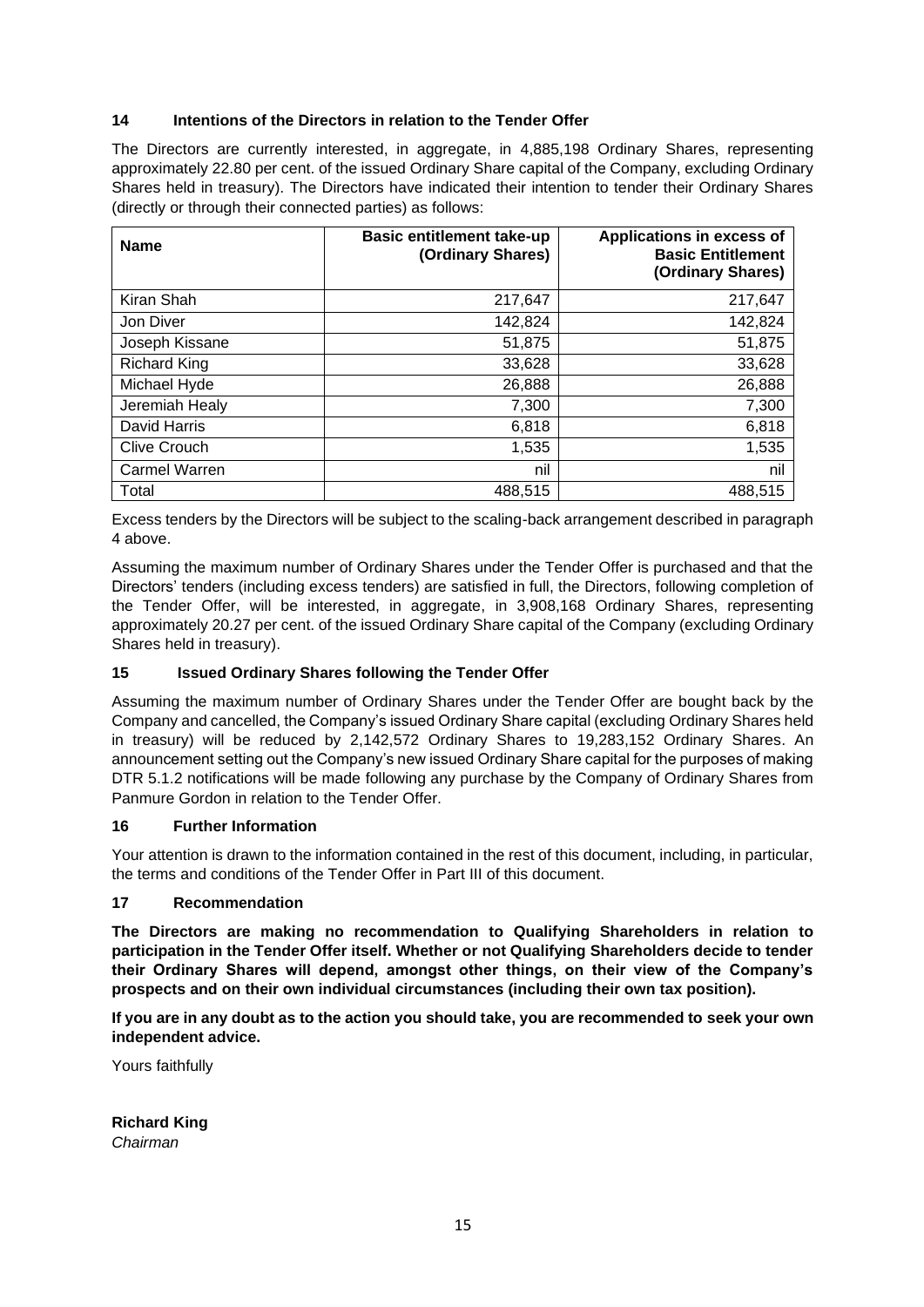## **PART II QUESTIONS AND ANSWERS ON THE TENDER OFFER**

<span id="page-15-0"></span>*To help you understand what is involved in the Tender Offer we have prepared some questions and answers. You should read the whole of this Circular and not rely solely on the summary information in* this Part II. Part I of the Circular contains a letter from the Chairman in relation to the Tender Offer and Part III of this Circular sets out the detailed terms and conditions of the Tender Offer. In the event of *any inconsistency between the contents of this Part II and the terms and conditions set out in Part III of this Circular, the terms and conditions set out in Part III of this Circular shall prevail.*

#### **What is the TenderOffer?**

The Tender Offer is the method by which the Company intends to repurchase Ordinary Shares up to a maximum cost of approximately £13.5 million. Qualifying Shareholders are given the opportunity to tender their Ordinary Shares for cash to Panmure Gordon (acting as principal), which will acquire successfully tendered Ordinary Shares at the Tender Price and then sell them to the Company at the same price.

#### **What documents should I have received?**

Qualifying Shareholders who hold their Ordinary Shares in **certificated form** should receive:

- this Circular (either by notification of website publication or, if applicable, in hard copy);
- a Tender Form;and
- a prepaid envelope to return the Tender Form (for use in the UK).

Qualifying Shareholders who hold their Ordinary Shares in **uncertificated form** (i.e. in **CREST**) should only receive this Circular or, if applicable, notification of its publication on the Company's website.

If you have not received any of the documents listed please call Neville Registrars on +44 (0) 121 585 1131 during normal business hours.

#### **Is there a meeting to approve the Tender Offer?**

No Shareholders' general meeting is required for this purpose. A general authority to buy back (including by way of tender offer) up to a maximum of 3,200,000 Ordinary Shares, representing approximately 15 per cent. of the issued Ordinary Share capital (excluding Ordinary Shares held in treasury) at that time, was sought and granted at the Company's AGM held on 21 January 2022.

#### **Should I tender my Ordinary Shares?**

You should make your own decision as to whether or not you participate in the Tender Offer and are recommended to consult an appropriate independent adviser. The Board makes no recommendation to Shareholders in relation to participation in the Tender Offer itself or the Tender Price. Whether or not you decide to tender all or any of your Ordinary Shares will depend on, among other things, your view of the Company's prospects and your own individual circumstances, including your tax position. It cannot be certain whether the Tender Price will be greater or less than the price at which Ordinary Shares could be sold in the market at any time.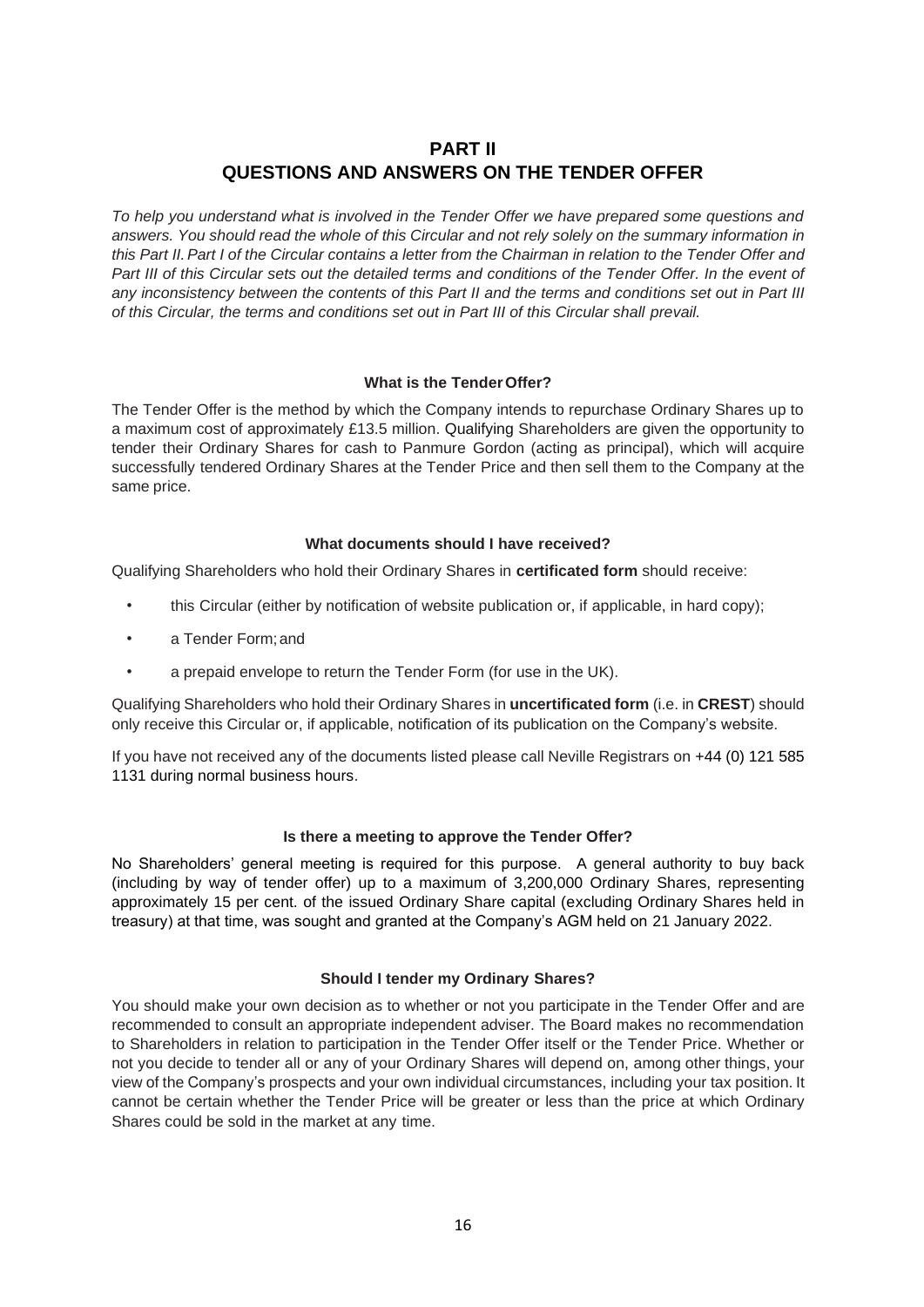#### **What do I need to do next?**

You should consider whether you want to tender all or any of your Ordinary Shares.

If you decide to tender Ordinary Shares and you hold those shares in certificated form, you will need to return the Tender Form, completed, signed and witnessed, together with your original share certificate(s) and/or other document(s) of title. Completed Tender Forms (along with your original share certificate(s) and/or other document(s) of title) should be submitted to Neville Registrars by no later than 1.00 p.m. on 11 February 2022, as set out in paragraph 3.2 of Part III of this Circular.

If you decide to tender Ordinary Shares and you hold those shares in uncertificated form, you should read paragraph 3.3 of Part III of this Circular which details specific procedures applicable to the holders of uncertificated Ordinary Shares.

#### **Do I have to tender my Ordinary Shares? What happens if I don't tender?**

No, you are not obliged to tender any of your Ordinary Shares. If you choose not to tender your Ordinary Shares under the Tender Offer, your holding will be unaffected, save for the fact that, assuming the successful completion of the Tender Offer and subsequent repurchase of Ordinary Shares by the Company, you will end up owning a greater percentage of the issued ordinary share capital of the Company than you did before the Tender Offer as there will be fewer Ordinary Shares in issue after completion of the Tender Offer and subsequent repurchase of Ordinary Shares. The same will apply if the Tender Offer is successfully completed the Company subsequently repurchases those Ordinary Shares but your tender of Ordinary Shares is unsuccessful.

For the avoidance of doubt, Ordinary Shares may be traded in the normal way during the Tender Offer period.

#### **Who is eligible to participate in the Tender Offer?**

The Tender Offer is open to both private and institutional Qualifying Shareholders alike who are on the Register on the Record Date. Shareholders resident outside the UK, or who are nationals or citizens of jurisdictions other than the UK, should read the information set out in paragraph 6 of Part III of this Circular.

#### **If I tender my Ordinary Shares, what price will I receive for each Ordinary Share that I sell?**

All Ordinary Shares sold in the Tender Offer will receive the Tender Price (630 pence per Ordinary Share).

The Tender Offer is conditional on receipt of valid tenders in respect of at least an aggregate value, at the Tender Price, of not less than £3.0 million.

#### **When will I receive payment?**

Subject to the Tender Offer becoming unconditional, under the expected timetable of events set out on page 4 of this Circular, it is anticipated that, for those Shareholders that hold Ordinary Shares in certificated form (i.e. hard copy), a cheque will be despatched to you for the proceeds of any sale on or before 21 February 2022. Those that hold their Ordinary Shares in CREST, will have their CREST accounts credited on or before 21 February 2022.

#### **What is my Basic Entitlement?**

Tenders in respect of up to approximately 10 per cent. of each registered holding of Ordinary Shares of every Qualifying Shareholder on the Record Date will be accepted in full and will not be scaled down, provided that such Ordinary Shares are validly tendered.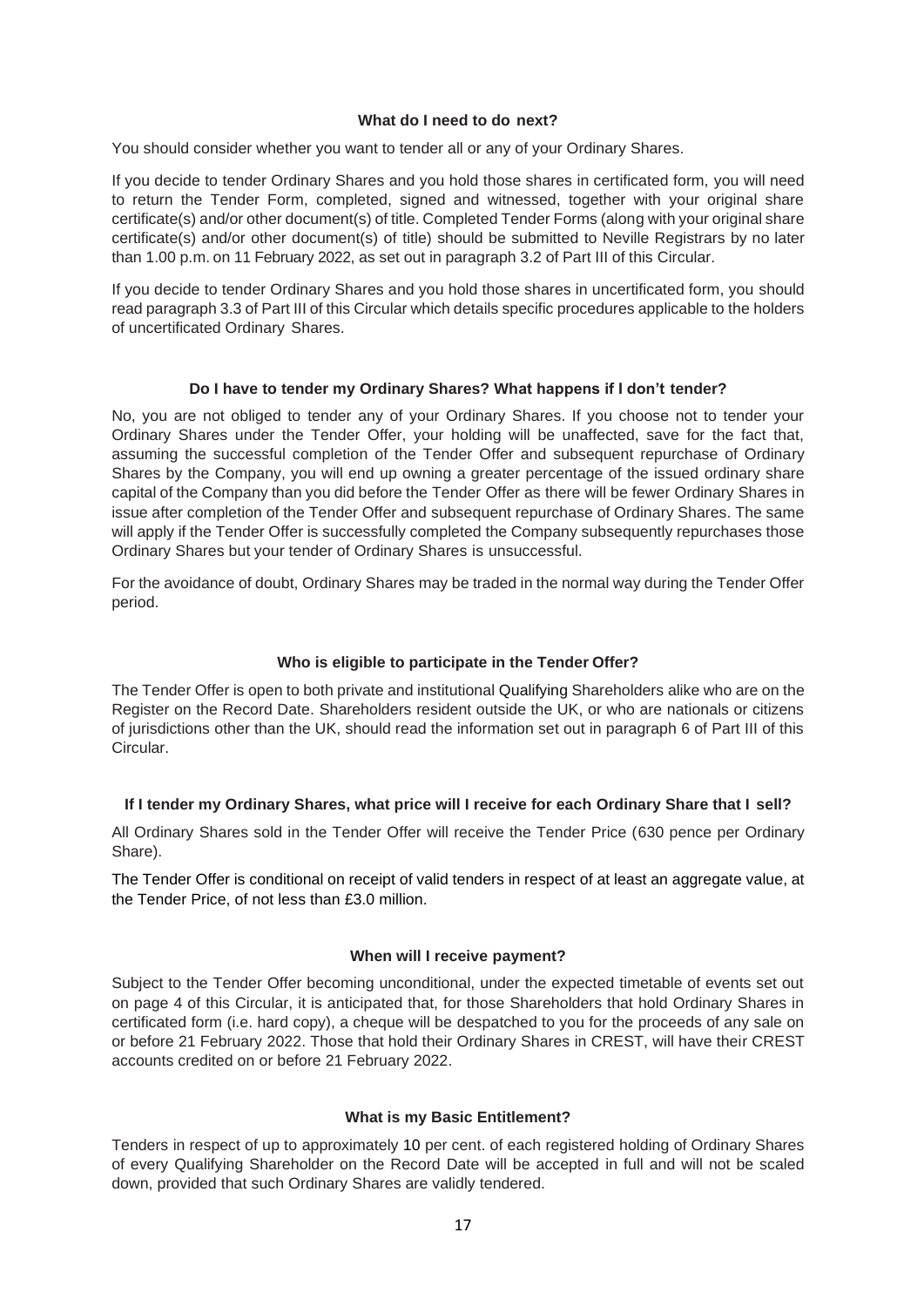#### **What do I do if I have sold or transferred all of my Ordinary Shares?**

Please forward this Circular, together with the accompanying documents (but not any personalised Tender Form), at once to the purchaser or transferee or to the bank, stockbroker or other agent through whom the sale or transfer was effected, for delivery to the purchaser or transferee. However, those documents should not be forwarded to or sent in or into any Restricted Jurisdiction.

#### **What is the impact on employee share option schemes and share plans?**

Options which remain unexercised on the Record Date do not entitle the holders of such options to participate in the Tender Offer. The Tender Offer will not affect the legal rights of the holders of such options.

#### **What happens if I have lost my share certificate(s) and/or other document(s) of title and wish to participate in the Tender Offer?**

You will need to provide a letter of indemnity to the Company. This can be obtained by first sending a signed request to the Company's Registrars, Neville Registrars, at Neville House, Steelpark Road, Halesowen, B62 8HD or by emailing such a signed request to them via info@nevilleregistrars.co.uk. Once received, you will then need to return the duly completed indemnity, to Neville Registrars with your Tender Form prior to the Closing Date.

#### **What if I am resident outside the UK?**

Shareholders resident outside the UK, or who are nationals or citizens of jurisdictions other than the UK, should read the additional information set out in paragraph 6 of Part III of this Circular as there may be legal and regulatory restrictions on such Shareholders participating in the Tender Offer.

For legal reasons we are unable to offer Shareholders who are resident in any Restricted Jurisdiction the ability to participate in the Tender Offer.

#### **What if I have any more questions?**

If you have read this Circular and still have questions in relation to the procedures for tendering your shares, please telephone Neville Registrars on +44 (0) 121 585 1131 during office hours.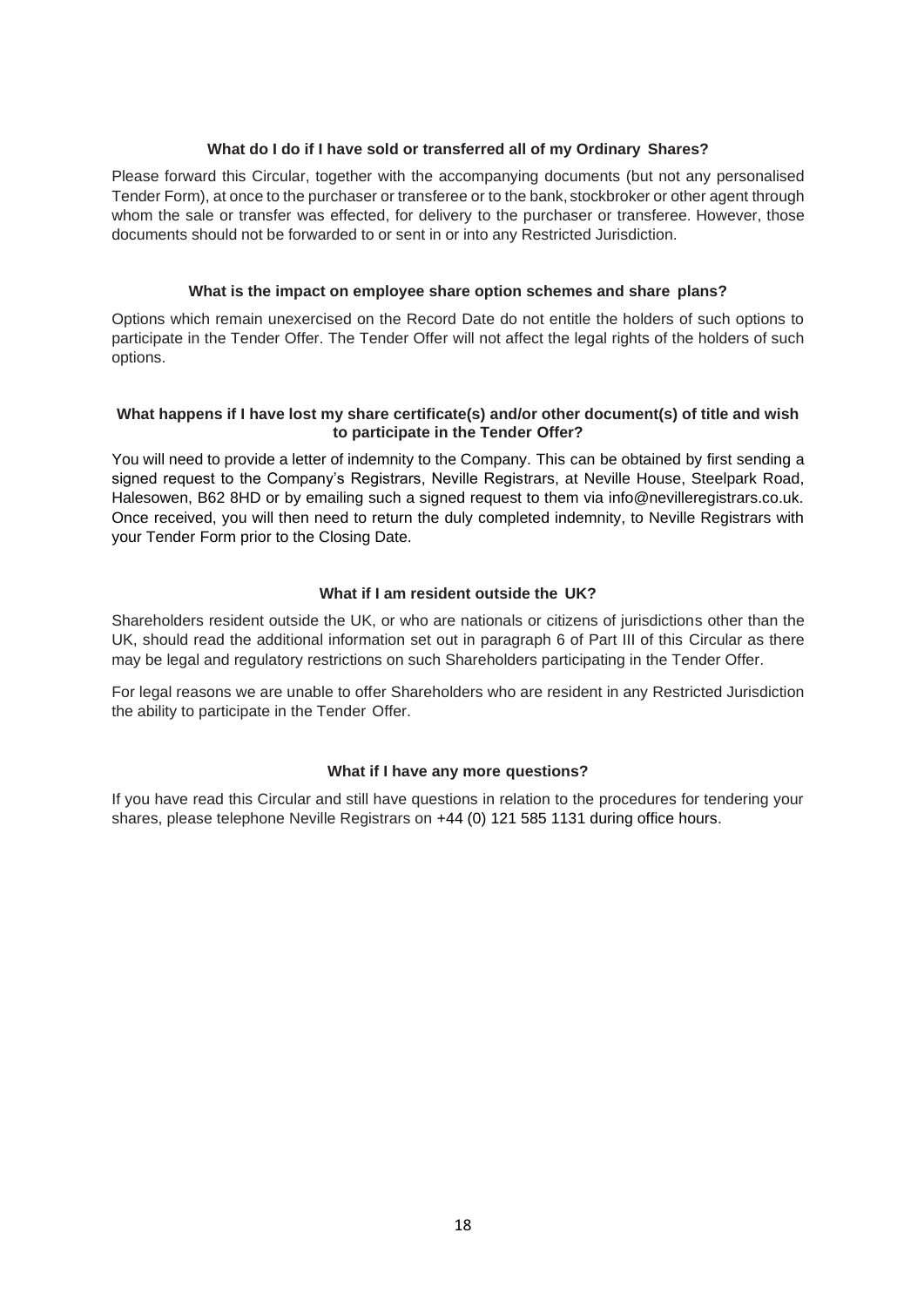### **PART III**

## **TERMS OF AND CONDITIONS TO THE TENDER OFFER**

#### <span id="page-18-0"></span>**1 Introduction**

Those Qualifying Shareholders on the register of members as at the Record Date are hereby invited to tenderOrdinary Shares for purchase by Panmure Gordon on the terms and subject to the conditions set out in this Circular and, in the case of Qualifying Shareholders holding certificated Ordinary Shares, the Tender Form.

Shareholders do not have to tender any Ordinary Shares if they do not wish to do so. The rights of Shareholders who choose not to tender their Ordinary Shares will be unaffected.

Under the Repurchase Agreement, the Company has agreed to repurchase from Panmure Gordon at the Tender Price those Ordinary Shares purchased by Panmure Gordon pursuant to the Tender Offer. The Company will cancel Ordinary Shares acquired by it under the Repurchase Agreement.

Under the Repurchase Agreement and pursuant to the Tender Offer generally, Panmure Gordon will act as principal and not as agent, nominee or trustee.

#### **2 Terms and Conditions of the Tender Offer**

- 2.1 The Tender Offer is conditional on the following (the "**Conditions**"):
	- (a) receipt of valid tenders in respect of at least 476,191 Ordinary Shares representing an aggregate value, at the Tender Price, of not less than £3.0 million by 1.00 p.m. on the Closing Date;
	- (b) the Tender Offer not having been terminated in accordance with paragraph [2.21](#page-21-0) of this Part III;
	- (c) in the reasonable opinion of the Directors, having consulted with Panmure Gordon, there has not occurred any material adverse change in national or international, financial, economic, political or market conditions;
	- (d) in the reasonable opinion of the Directors, having consulted with Panmure Gordon, there shall not have occurred any material adverse change in the financial position or prospects and/or circumstances of the Company (including without limitation, in relation to the distributable profits of the Company);
	- (e) the sum of £13,498,203.60 being deposited by the Company into the client account of Panmure Gordon by no later than 5.00 p.m. on 31 January 2022;
	- (f) Panmure Gordon being satisfied at all times up to immediately prior to the announcement of the results of the Tender Offer that the Company has complied with its obligations, and is not in breach of any of the warranties and undertakings given by it, under the Repurchase Agreement; and
	- (g) the Repurchase Agreement not having been terminated in accordance with its terms.

Panmure Gordon will not purchase the Ordinary Shares pursuant to the Tender Offer unless the Conditions have been satisfied. The Conditions may not be waived by Panmure Gordon. Subject to paragraph [2.23](#page-21-1) below, if the Conditions are not satisfied by 1.00 p.m. on 11 February 2022 (or such later time and/or date as the Company may, with the consent of Panmure Gordon, determine and announce via a Regulatory Information Service), the Tender Offer will lapse.

- 2.2 Each Ordinary Share may only be tendered under the Tender Offer at the Tender Offer Price.
- 2.3 The Tender Offer is only available to Qualifying Shareholders on the Register on the Record Date and in respect of the number of Ordinary Shares registered in their names on the Record Date.
- 2.4 Subject to paragraph [2.23](#page-21-1) below, the Tender Offer will close at 1.00 p.m. on the Closing Date and no tenders received after that time will be accepted.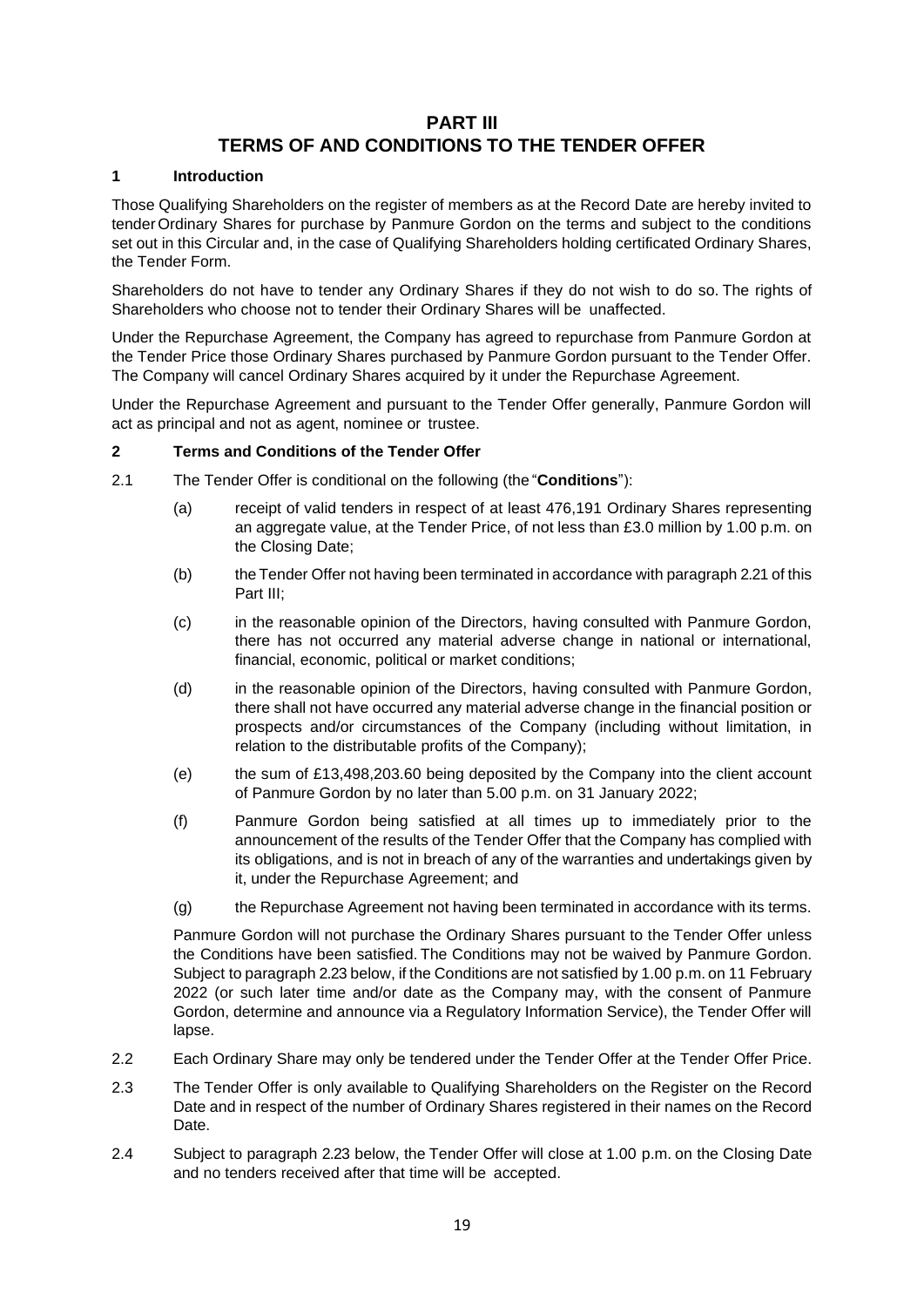- 2.5 All or any part of a holding of Ordinary Shares may be tendered. Ordinary Shares successfully tendered will be sold to Panmure Gordon fully paid and free from all liens, charges, equitable interests and encumbrances and with all rights attaching to the same.
- 2.6 Tenders in respect of Ordinary Shares held in certificated form must be made on the Tender Form, duly completed in accordance with the instructions set out below and in the Tender Form itself, which together constitute part of the terms of the Tender Offer. Such tenders will only be valid if the procedures contained in this document and in the Tender Form are complied with in full.
- 2.7 Tenders in respect of Ordinary Shares held in uncertificated form must be made by the input and settlement of a valid TTE Instruction in CREST in accordance with the instructions set out in this Part III and the relevant procedures in the CREST Manual, which together constitute part of the terms of the Tender Offer. Such tenders will only be valid if the procedures contained in this document and in the relevant parts of the CREST Manual are followed.
- 2.8 The Tender Offer and all tenders will be governed by and construed in accordance with English law. Delivery of a Tender Form or the input of a TTE Instruction in CREST, as applicable, will constitute submission to the jurisdiction of the English courts in respect of all matters arising out of or in connection with the Tender Offer (including the Tender Form).
- 2.9 Subject to paragraph [2.23](#page-21-1) below, the results of the Tender Offer and, if applicable, the extent to which excess tenders will be scaled down, will be announced on 14 February 2022.
- 2.10 All documents and remittances sent by or to Shareholders and all instructions made by or on behalf of a Shareholder in CREST will be sent or made (as the case may be) at the risk of the person entitled thereto. If the Tender Offer does not become unconditional and lapses or is withdrawn:
	- (a) in respect of Ordinary Shares held in certificated form, Tender Forms, share certificates and other documents of title will be returned by post not later than ten Business Days after the date of such lapse; and
	- (b) in respect of Ordinary Shares held in uncertificated form, the Escrow Agent will provide instructions to Euroclear to transfer all Ordinary Shares held in escrow balances by TFE Instruction to the original available balances to which those Ordinary Shares relate by not later than ten Business Days after the date of such lapse.
- 2.11 If only part of a holding of Ordinary Shares is successfully tendered pursuant to the Tender Offer, the relevant Qualifying Shareholder will be entitled to receive the following:
	- (a) for Ordinary Shares held in certificated form, a certificate in respect of the unsold Ordinary Shares; or
	- (b) for Ordinary Shares held in uncertificated form, the transfer by the Escrow Agent by TFE Instruction to the original available balances of the unsold Ordinary Shares or the credit of the balance of the unsold Ordinary Shares by the Escrow Agent by an AUSN Message.
- <span id="page-19-0"></span>2.12 Further copies of the Tender Form may be obtained on request from Neville Registrars, at +44 (0) 121 585 1131 within normal business hours. Calls to +44 (0) 121 585 1131 from outside the UK are chargeable at the applicable international rates. Please note that calls to these numbers may be monitored or recorded.
- 2.13 If the aggregate value at the Tender Price of all Ordinary Shares validly tendered by Shareholders is more than £3.0 million but less than approximately £13.5 million, then all Ordinary Shares validly tendered will be accepted and purchased at the Tender Price.
- 2.14 All Ordinary Shares validly tendered by Qualifying Shareholders up to their Basic Entitlement will be accepted in full and will not be scaled down. If the application produces a fraction of a share, then the Basic Entitlement shall be rounded down to the nearest whole number of Ordinary Shares (or to nil as the case may be).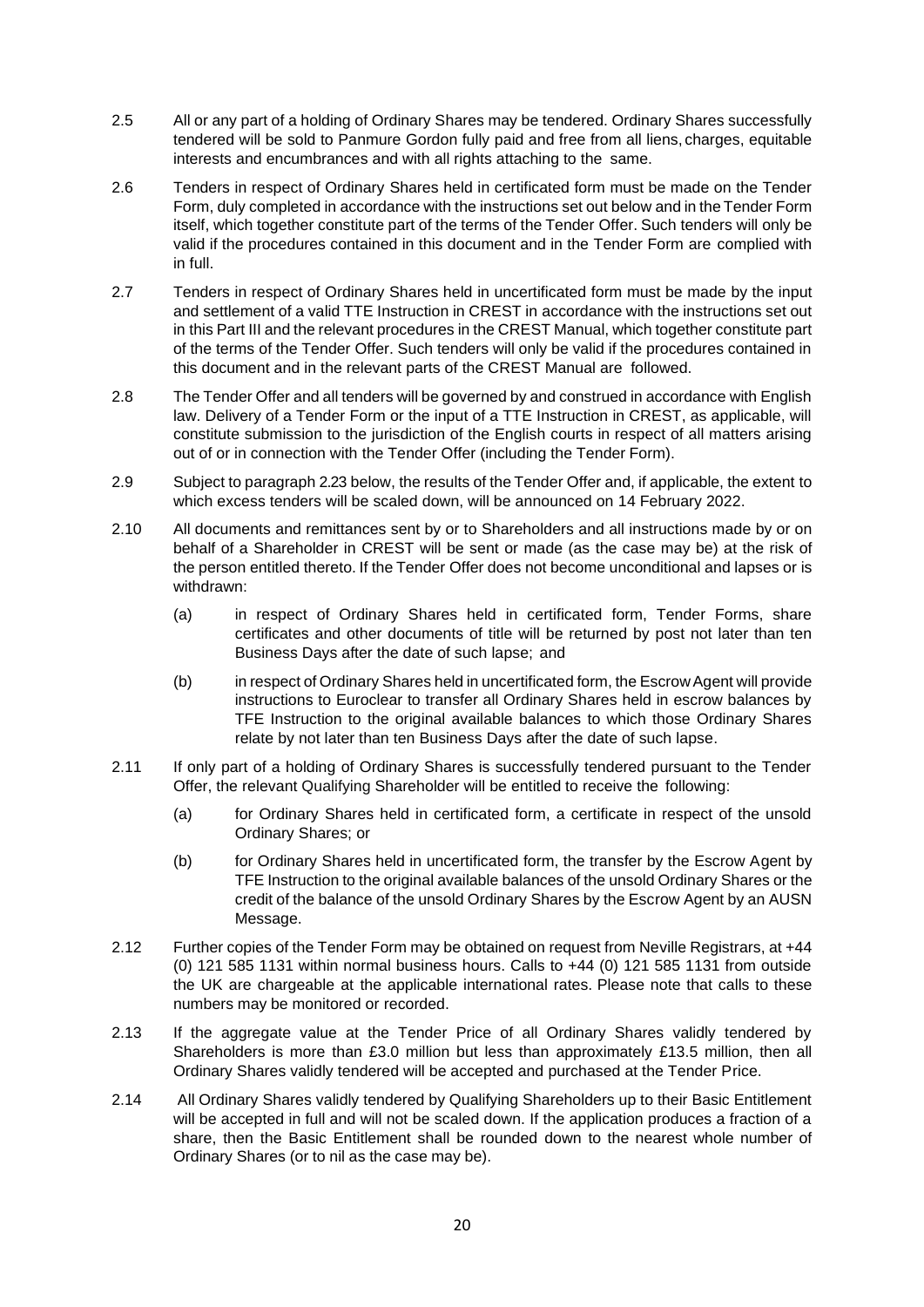- 2.15 Shareholders may tender Ordinary Shares in excess of their Basic Entitlement. However, they will only successfully tender such excess Ordinary Shares to the extent other Shareholders have tendered less than their Basic Entitlement.
	- If:
	- (a) any Qualifying Shareholder tenders a number of Ordinary Shares in excess of his/her Basic Entitlement (each an **Individual Excess Tender** and, in aggregate, the **Total Excess Tenders**); and
	- (b) any Qualifying Shareholder has validly tendered a number of Ordinary Shares less than his/her Basic Entitlement which, upon aggregation of the unused portions of all Qualifying Shareholders' Basic Entitlements, results in a pool of Ordinary Shares available to be allocated between the Individual Excess Tenders (the **Total Available Shares**),

then the Total Available Shares shall be allocated between the Individual Excess Tenders as follows:

if the Total Excess Tenders exceeds the Total Available Shares, all Individual Excess Tenders will be scaled-back by the application of the following ratio (provided that the total number of Ordinary Shares purchased pursuant to the Tender Offer shall not exceed 2,142,572):

#### Total Available Shares Total Excess Tenders

or otherwise at the discretion of Panmure Gordon, in consultation with the Board;

- if the Total Excess Tenders are less than or equal to the Total Available Shares, all Individual Excess Tenders will be satisfied in full (subject to the Tender Offer not being terminated or lapsing prior to its completion and satisfaction of the other terms and conditions set out in this Part III and (where relevant) the Tender Form).
- 2.16 All Ordinary Shares successfully tendered and accepted will be purchased by Panmure Gordon, as principal and not as agent, nominee or trustee, at the Tender Price.
- 2.17 Should any fractions arise from any scaling-back, the number of Ordinary Shares accepted pursuant to the Tender Offer shall be rounded down to the nearest whole Ordinary Share.
- 2.18 All questions as to the number of Ordinary Shares tendered and the validity, form, eligibility (including the time of receipt) and acceptance for payment of any tender of Ordinary Shares will be determined by Panmure Gordon and the Company in their sole discretion, which shall be final and binding on all of the parties (except as otherwise required under applicable law). Panmure Gordon reserves the absolute right to reject any or all tenders it determines not to be in proper form or the acceptance or payment for which may, in the opinion of Panmure Gordon, be unlawful. Panmure Gordon also reserves the absolute right to waive any defect or irregularity in the tender of any particular Ordinary Share or any particular holder thereof. No tender of Ordinary Shares will be deemed to be validly made until all defects or irregularities have been cured or waived. In the event of a waiver, the consideration under the Tender Offer will not be despatched (in respect of certificated Ordinary Shares) or made by way of a CREST payment (in respect of uncertificated Ordinary Shares) until after (in the case of certificated Ordinary Shares) the Tender Form is complete in all respects and the share certificates and/or other document(s) of title satisfactory to Panmure Gordon have been received or (in the case of uncertificated Ordinary Shares) the relevant TTE Instruction has settled. None of the Company, Panmure Gordon, the Receiving Agent, or any other person is or will be obliged to give notice of any defects or irregularities in tenders, and none of them will incur any liability for failure to give any such notice.
- 2.19 Ordinary Shares will be purchased pursuant to the Tender Offer free of commissions and dealing charges. The maximum aggregate number of Ordinary Shares that Panmure Gordon may purchase pursuant to the Tender Offer is 2,142,572 Ordinary Shares.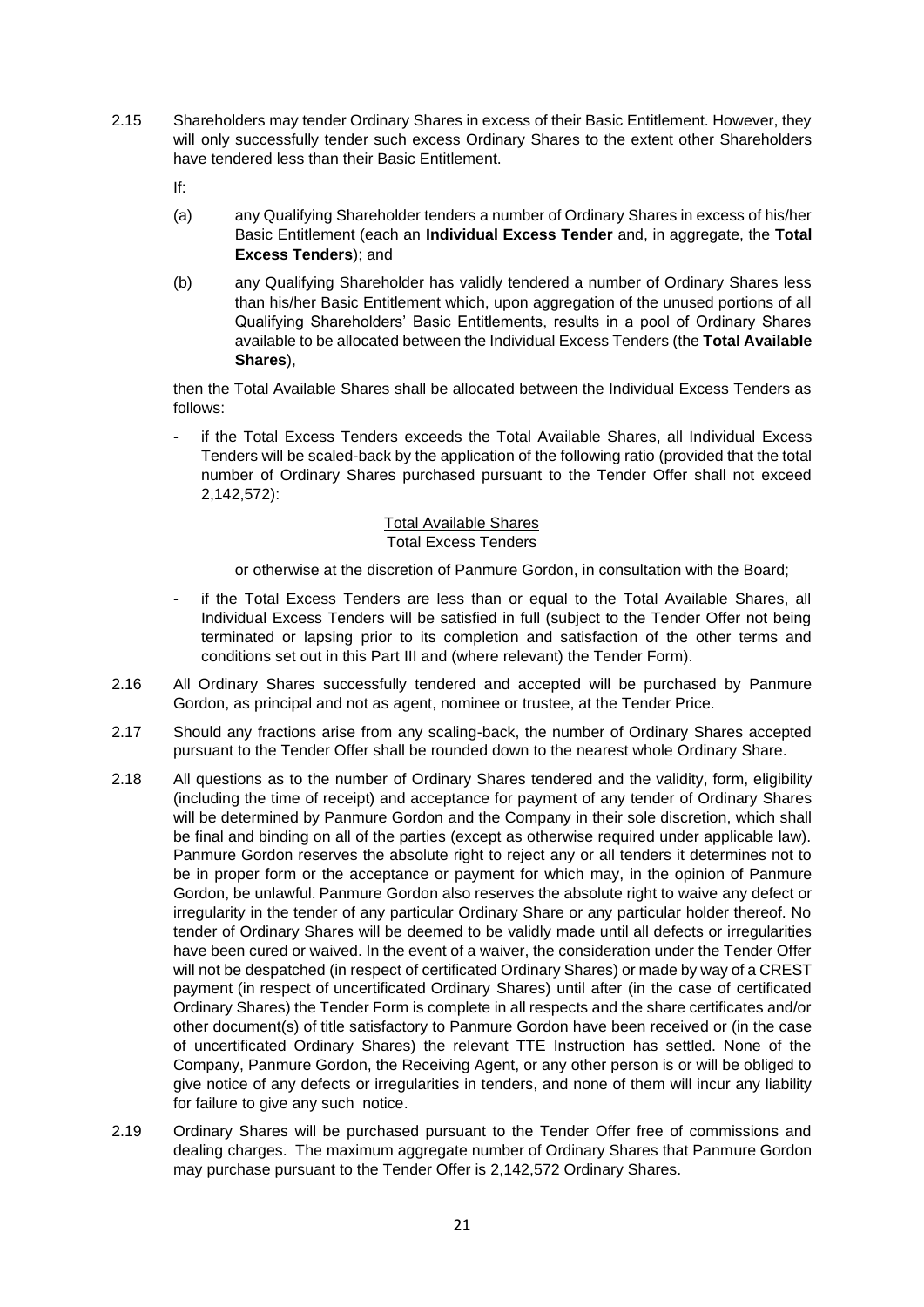- 2.20 The failure of any person to receive a copy of this Circular or the personalised Tender Form shall not invalidate any aspect of the Tender Offer. None of the Company, Panmure Gordon, the Receiving Agent nor any other person will incur any liability in respect of any person failing to receive this Circular and/or for a person who holds Ordinary Shares in certificated form, the personalised Tender Form. Additional copies of this Circular and the Tender Form can be obtained from the Receiving Agent.
- <span id="page-21-0"></span>2.21 The Company reserves the right to require that Panmure Gordon does not proceed with the Tender Offer if the Directors conclude, at any time prior to the announcement of the results of the Tender Offer, that its implementation is no longer in the best interests of the Company and/or Shareholders as a whole. Any such decision to terminate the Tender Offer will be followed as promptly as practicable by a public announcement thereof no later than 1.00 p.m. on the Business Day following the date of such termination.
- 2.22 The Company reserves the right, at any time prior to the announcement of the results of the Tender Offer, with the prior consent of Panmure Gordon, to revise the aggregate value of the Tender Offer, based on market conditions and/or other factors, subject to compliance with applicable legal and regulatory requirements. The Company shall notify Shareholders of any such revision without delay by public announcement through a Regulatory Information Service.
- <span id="page-21-1"></span>2.23 The Company reserves the right, at any time prior to the announcement of the results of the Tender Offer, with the prior consent of Panmure Gordon, to extend the period during which the Tender Offer is open, in which event the term "Closing Date" shall mean the latest time and date at which the Tender Offer, as so extended, shall close. The Company shall promptly notify Shareholders of any extension by public announcement through a Regulatory Information Service.

#### **3 Procedure for tendering**

#### **3.1** *Different procedures for Ordinary Shares in certificated and uncertificated form*

If you hold Ordinary Shares in certificated form, you may only tender such Ordinary Shares by completing and returning the Tender Form in accordance with the instructions set out in paragraph 3.2 below and the instructions printed on the form itself.

If you hold Ordinary Shares in certificated form, but under different designations, you should complete a separate Tender Form in respect of each designation. Additional Tender Forms are available from Neville Registrars by calling +44 (0) 121 585 1131.

If you hold Ordinary Shares in uncertificated form, you may only tender such Ordinary Shares by TTE Instruction in accordance with the procedures set out in paragraph 3.3 below and, if those Ordinary Shares are held under different member account IDs, you should send a separate TTE Instruction for each member account ID.

#### **3.2** *Ordinary Shares held in certificated form*

To tender your Ordinary Shares held in certificated form you must complete, sign and have witnessed the Tender Form. Tenders may only be made on the Tender Form, which is personal to the Shareholder(s) named on it and may not be assigned or transferred. The Tender Form represents a right to tender Ordinary Shares. It is not a document of title.

The completed, signed and witnessed Tender Form, along with original share certificate(s) and any other evidence of title should then be sent either by post in the reply-paid envelope provided (for use in the UK only) or by hand during normal business hours to the Receiving Agent, Neville Registrars, at Neville House, Steelpark Road, Halesowen, B62 8HD **as soon as possible and, in any event, so as to be received not later than 1.00 p.m. on 11 February 2022. No tenders received after that time will be accepted (unless the Closing Date is extended in accordance with paragraph 2.23 above).** No acknowledgement of receipt of documents will be given. The instructions printed on the Tender Form shall be deemed to form part of the terms of the Tender Offer. Any Tender Form received in an envelope postmarked in any Restricted Jurisdiction or otherwise appearing to the Receiving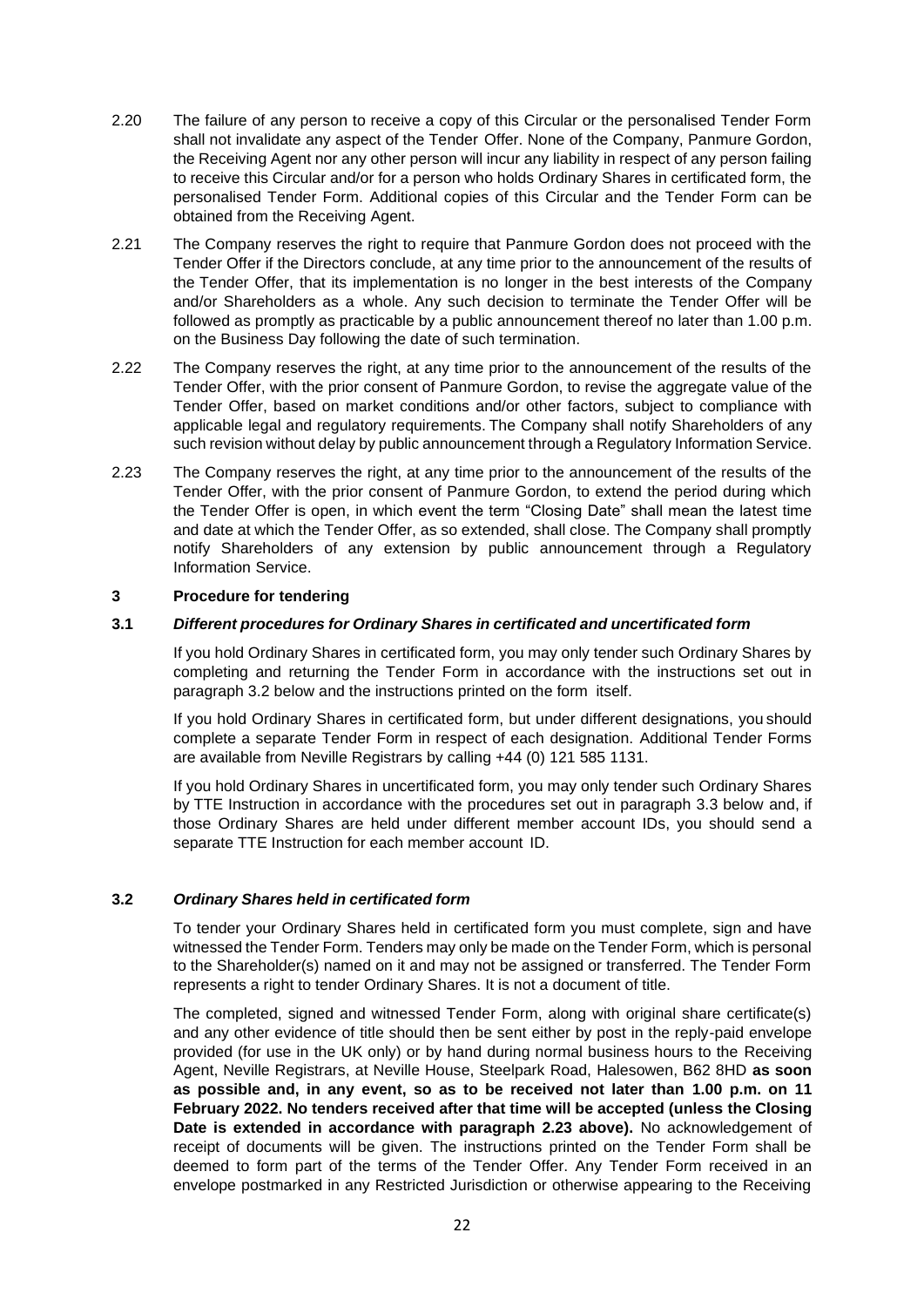Agent to have been sent from any Restricted Jurisdiction may be rejected as an invalid tender. For further information on Overseas Shareholders, see paragraph 6 headed "Overseas Shareholders" below.

The completed and signed Tender Form should be accompanied, where possible, by the relevant share certificate(s) and/or other document(s) of title. If your share certificate(s) and/or other document(s) of title are not readily available (for example, if they are with your stockbroker, bank or other agent) or are lost, the Tender Form should nevertheless be completed, signed and returned as described above together with any share certificate(s) and/or document(s) of title that you may have available.

In respect of those Ordinary Shares for which your share certificate(s) and/or other document(s) of title is/are unavailable and you have been sent a Tender Form, a letter of indemnity must be obtained by sending a signed request in writing to Neville Registrars at Neville House, Steelpark Road, Halesowen, West Midlands B62 8HD or by emailing a signed request to [info@Nevilleregistrars.co.uk.](mailto:info@Nevilleregistrars.co.uk) If a separate letter of indemnity is completed, this should be returned with the Tender Form as described above so as to be received by the Receiving Agent, Neville Registrars Limited at Neville House, Steelpark Road, Halesowen, West Midlands B62 8HD not later than 1.00 p.m. on 11 February 2022. No Tender Form, Share certificate(s) and/or document(s) of title or indemnity received after that time will be accepted, except at the sole discretion of the Receiving Agent and/or the Company. If you do not provide either a share certificate and/or other documents of title and/or letter of indemnity your Tender Form will not be accepted.

Where you have completed and returned a letter of indemnity in respect of unavailable share certificate(s) and/or other document(s) of title and you subsequently find or obtain the relevant share certificate(s) and/or other document(s) of title, you should immediately send it/them by hand or by post to the Receiving Agent, Neville Registrars, at Neville House, Steelpark Road, Halesowen, B62 8HD.

To accept the Tender Offer, complete Box 1B and, if relevant, Box 3, and sign in Box 2 on page 3 of the Tender Form. Insert the total number of Ordinary Shares that you wish to tender in Box 1B. If the number of Ordinary Shares tendered is less than your Basic Entitlement, such tender will be accepted for that amount of Ordinary Shares which you have tendered.

If the number of Ordinary Shares is more than your Basic Entitlement, such tender in excess of your Basic Entitlement will only be satisfied to the extent that other Shareholders tender less than their Basic Entitlement or do not tender any Ordinary Shares. Tenders in excess of the Basic Entitlement will be satisfied pro rata in proportion to the amount in excess of the Basic Entitlement tendered, rounded down to the nearest whole number of Ordinary Shares.

If you insert the word "ALL" in Box 1B or no number of Ordinary Shares is inserted in Box 1B and you sign Box 2, you will be deemed to have accepted the Tender Offer in respect of your Basic Entitlement.

#### **3.3** *Ordinary Shares held in uncertificated form*

If your Ordinary Shares are held in uncertificated form, to tender such shares you should take (or procure the taking of) the action set out below to transfer (by means of a TTE Instruction) the number of Ordinary Shares which you wish to tender under the Tender Offer to the appropriate escrow account, specifying Neville Registrars (in its capacity as a CREST participant under the relevant participant ID(s) and member account ID(s) referred to below) as the Escrow Agent, **as soon as possible and in any event so that the TTE Instruction settles by no later than 1.00 p.m. on 11 February 2022**. Please note that settlement cannot take place on weekends or bank holidays (or other times at which the CREST system is nonoperational) and you should therefore ensure you time the input of any TTE Instructions accordingly.

The input and settlement of a TTE Instruction in accordance with this paragraph 3.3 shall constitute an offer to sell the number of Ordinary Shares at the price(s) indicated on the terms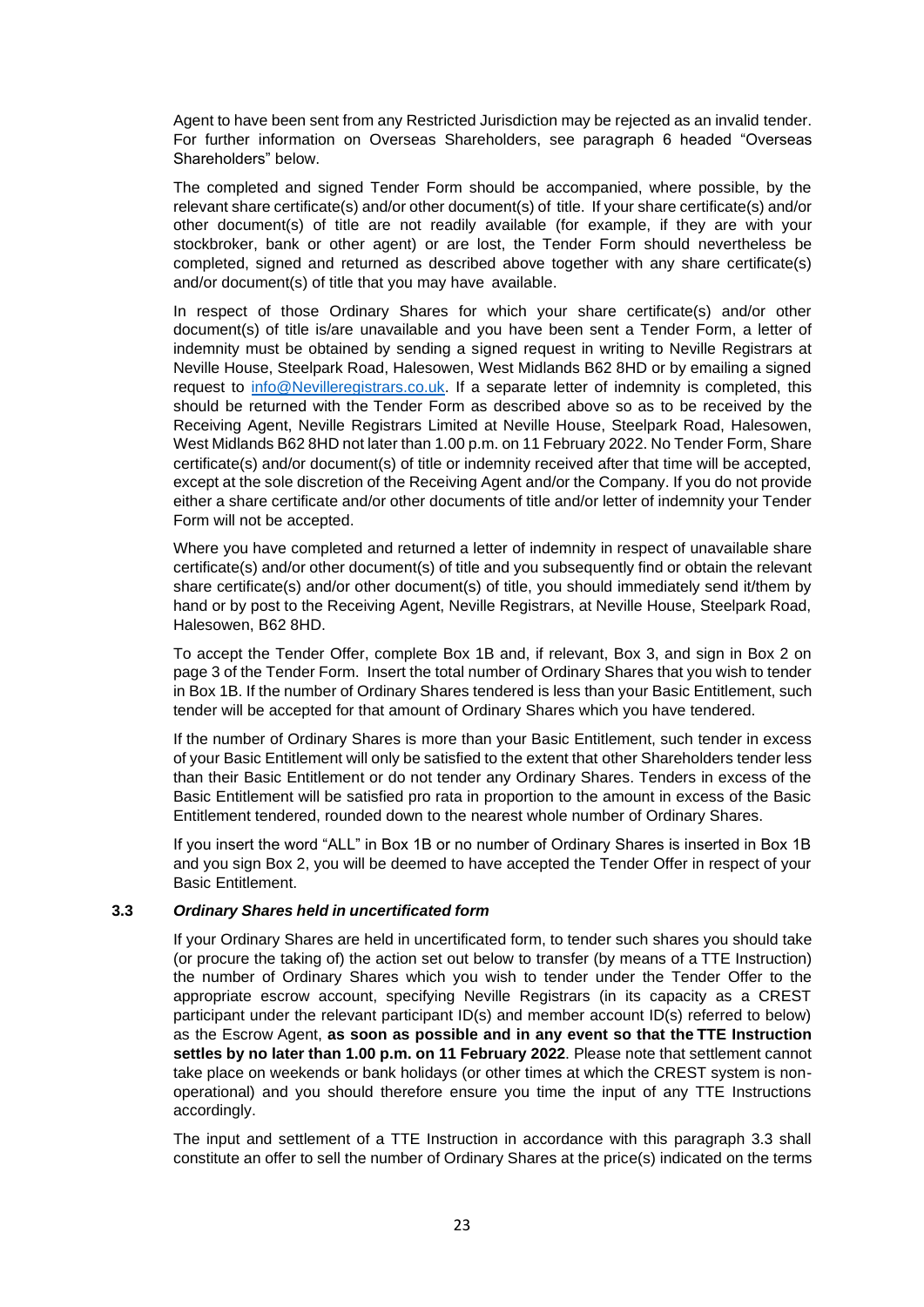of the Tender Offer, by transferring such shares to the relevant escrow account as detailed in paragraph 3.3(v) below (an "**Electronic Tender**").

If you are a CREST sponsored member, you should refer to your CREST Sponsor before taking any action. Your CREST Sponsor will be able to confirm details of your participant ID and the member account ID under which your Ordinary Shares are held. In addition, only your CREST Sponsor will be able to send the TTE Instruction to Euroclear in relation to the Ordinary Shares which you wish to tender.

After settlement of a TTE Instruction, you will not be able to access in CREST for any transaction or charging purposes the Ordinary Shares the subject of such TTE Instruction, notwithstanding that they will be held by Neville Registrars as your agent until completion or lapsing of the Tender Offer. If the Tender Offer becomes unconditional, Neville Registrars will transfer the successfully tendered Ordinary Shares to Panmure Gordon, returning any Ordinary Shares not successfully tendered in the Tender Offer to you.

You are recommended to refer to the CREST Manual published by Euroclear for further information on the CREST procedures outlined below.

**You should note that Euroclear does not make available special procedures for any particular corporate action. Normal system timings and limitations will therefore apply in connection with a TTE Instruction and its settlement. You should therefore ensure that all necessary action is taken by you (or your CREST Sponsor) to enable a TTE Instruction relating to your Ordinary Shares to settle prior to 1.00 p.m. on 11 February 2022. In this regard, you are referred in particular to those sections of the CREST Manual concerning practical limitations of the CREST system and timings.**

To tender Ordinary Shares in uncertificated form you should send (or if you are a CREST sponsored member, procure your CREST Sponsor sends) to Euroclear a TTE Instruction in relation to such Ordinary Shares.

A TTE Instruction to Euroclear must be properly authenticated in accordance with Euroclear's specifications for transfers to escrow and must contain the following additional details:

- (i) the number of Ordinary Shares which you wish to tender and transfer to an escrow account;
- (ii) your Member Account ID;
- (iii) your Participant ID;
- (iv) the participant ID of Neville Registrars, in its capacity as a CREST receiving agent, which is **7RA11**;
- (v) the Member Account ID of Neville Registrars, in its capacity as Escrow Agent, which is **TENDER**;
- (vi) the corporate action ISIN, which is GB0008976119;
- (vii) the intended settlement date. This should be as soon as possible and, in any event, not later than 1.00 p.m. on 11 February 2022;
- (viii) input with standard delivery instruction of priority 80;
- (ix) the corporate action number for the Tender Offer which is allocated by Euroclear and can be found by viewing the corporate action details on screen in CREST; and
- (x) the contact name and telephone number inserted in the shared note field.

An appropriate announcement will be made if any of the details contained in this paragraph relating to settlement in CREST are materially altered. Withdrawals of Electronic Tenders are not permitted once submitted.

#### **3.4** *Deposits of Ordinary Shares into,and withdrawals of Ordinary Shares from,CREST*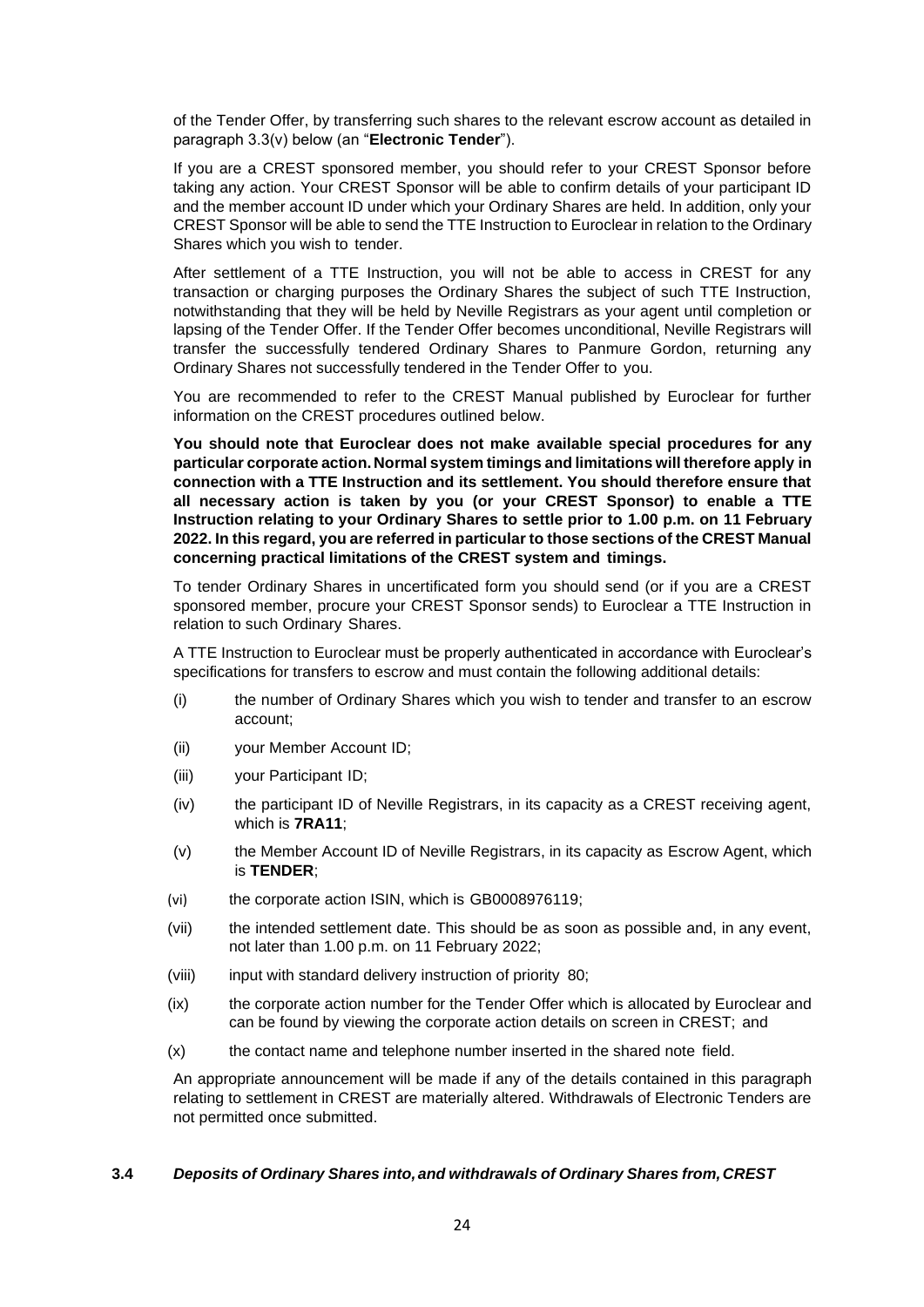Normal CREST procedures (including timings) apply in relation to any Ordinary Shares that are, or are to be, converted from uncertificated to certificated form, or from certificated to uncertificated form, during the course of the Tender Offer (whether such conversion arises as a result of a transfer of Ordinary Shares or otherwise). Shareholders who are proposing to convert any such Ordinary Shares are recommended to ensure that the conversion procedures are implemented in sufficient time to enable the person holding or acquiring the Ordinary Shares as a result of the conversion to take all necessary steps in connection with such person's participation in the Tender Offer (in particular, as regards delivery of share certificates and/or other documents of title or transfers to an escrow balance as described above) prior to 1.00 p.m. on 11 February 2022.

#### **3.5** *Validity of tenders*

#### *(a) TenderForms*

Notwithstanding the powers in paragraph 2.18 of this Part III, Panmure Gordon reserves the right to treat as valid only Tender Forms which are received entirely in order by 1.00 p.m. on 11 February 2022 and which are accompanied by the relevant share certificate(s) and/or other document(s) of title or a satisfactory indemnity in lieu thereof in respect of not less than the entire number of Ordinary Shares tendered. **The Closing Date for the Tender Offer is at 1.00 p.m. on 11 February 2022 (unless extended and notified by means of an announcement through a Regulatory Information Service)**.

#### *(b) Validity of ElectronicTenders*

A Tender Form which is received in respect of Ordinary Shares held in uncertificated form will not constitute a valid tender and will be disregarded. Holders of Ordinary Shares in uncertificated form who wish to tender such shares should note that a TTE Instruction will only be a valid tender as at 11 February 2022 if it has settled on or before 1.00 p.m. on that date.

An appropriate announcement will be made if any of the details contained in this paragraph 3.5(b) are altered.

#### *(c) General*

Notwithstanding the completion of a valid Tender Form or settlement of a TTE Instruction, as applicable, the Tender Offer may lapse in accordance with the Conditions set out in this Part III or be withdrawn.

The decision of the Company and/or the Receiving Agent as to which Ordinary Shares have been validly tendered shall be conclusive and binding on all Shareholders.

**If you are in any doubt as to how to complete the Tender Form or as to the procedure for making a TTE Instruction, please telephone Neville Registrars Limited on +44 (0) 121 585 1131 during normal business hours. You are reminded that, if you are a CREST sponsored member, you should contact your CREST Sponsor before taking any action.**

**Shareholders should note that, once their Ordinary Shares are tendered, they may not be sold, transferred, charged or otherwise disposed of.**

#### **3.6** *Settlement*

Subject to the Tender Offer becoming unconditional, payment of the consideration to which any Qualifying Shareholder is entitled pursuant to valid tenders accepted by Panmure Gordon will be made as follows:

*(a) Ordinary Shares held in certificated form*

Where an accepted tender relates to Ordinary Shares held in certificated form, cheques for the consideration due will be despatched on or before 21 February 2022 by the Receiving Agent by first class post to the person or agent whose name and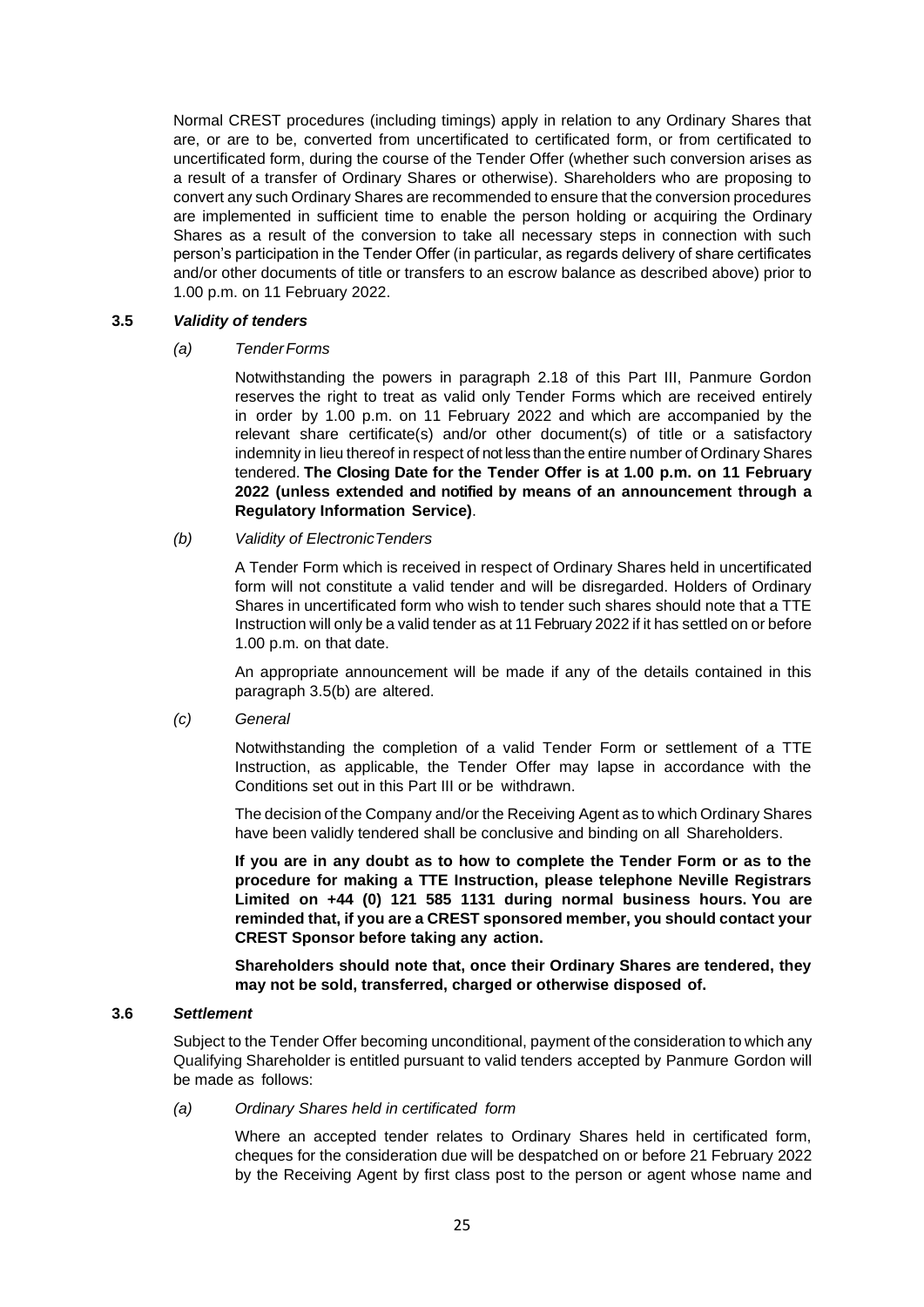address (outside a Restricted Jurisdiction) is set out in Box 1A or, if applicable, Box 3 of the Tender Form or, if none is set out, to the registered address of the tendering Shareholder or, in the case of joint holders, the address of the first named. All payments will be made in Sterling by cheque drawn on a branch of a UK clearing bank.

*(b) Ordinary Shares held in uncertificated form*

Where an accepted tender relates to Ordinary Shares held in uncertificated form, the consideration due will be paid on or before 21 February 2022 by means of CREST by Neville Registrars (acting on behalf of Panmure Gordon) procuring that a CREST payment is made in favour of the tendering Shareholder's payment bank in accordance with the CREST payment arrangements.

#### **4 Tender Forms**

Each Shareholder by whom, or on whose behalf, a Tender Form is executed irrevocably undertakes, represents, warrants and agrees to and with Panmure Gordon (for itself and on behalf of the Company) (so as to bind him, his personal representatives, heirs, successors and assigns) that:

- (a) the execution of the Tender Form shall constitute an offer to sell to Panmure Gordon such number of Ordinary Shares as are indicated in Box 1B of the Tender Form, or, in the absence thereof, such Shareholder's Basic Entitlement, on and subject to the terms and conditions set out or referred to in this document and the Tender Form, as applicable, and that, once lodged, such tender shall be irrevocable;
- (b) such Shareholder has full power and authority to tender, sell, assign or transfer the Ordinary Shares in respect of which such offer is accepted (together with all rights attaching thereto) and, when the same are purchased by Panmure Gordon, Panmure Gordon will acquire such Ordinary Shares with full title guarantee and free from all liens, charges, encumbrances, equitable interests, rights of pre-emption or other third party rights of any nature and together with all rights attaching thereto, on or after the Closing Date including the right to receive all dividends and other distributions declared, paid or made after that date;
- (c) the execution of the Tender Form will, subject to the Tender Offer becoming unconditional, constitute the irrevocable appointment of any director or officer of Panmure Gordon as such Shareholder's attorney and/or agent ("**Attorney**"), and an irrevocable instruction to the Attorney to complete and execute all or any instruments of transfer and/or other documents at the Attorney's discretion in relation to the Ordinary Shares referred to in paragraph (a) above in favour of Panmure Gordon or such other person or persons as Panmure Gordon may direct, and to deliver such instrument(s) of transfer and/or other documents at the discretion of the Attorney, together with the share certificate(s) and/or other document(s) relating to such Ordinary Shares, for registration within six months of the Tender Offer becoming unconditional, and to do all such other acts and things as may in the opinion of the Attorney be necessary or expedient for the purpose of, or in connection with, the Tender Offer and to vest in Panmure Gordon or its nominee(s) or such other person(s) as Panmure Gordon may direct such Ordinary Shares;
- (d) such Shareholder agrees to ratify and confirm each and every act or thing which may be done or effected by Panmure Gordon or any of its directors or any person nominated by Panmure Gordon in the proper exercise of its or his or her powers and/or authorities hereunder;
- (e) such Shareholder holding Ordinary Shares in certificated form will deliver to the Receiving Agent their share certificate(s) and/or other document(s) of title in respect of the Ordinary Shares referred to in paragraph (a) above, or an indemnity acceptable to Panmure Gordon in lieu thereof, or will procure the delivery of such document(s) to such person as soon as possible thereafter and, in any event, no later than 1.00 p.m. on the Closing Date;
- (f) the provisions of the Tender Form shall be deemed to be incorporated into the terms and conditions of the Tender Offer;
- (g) such Shareholder shall do all such acts and things as shall be necessary or expedient and execute any additional documents deemed by Panmure Gordon to be desirable, in each case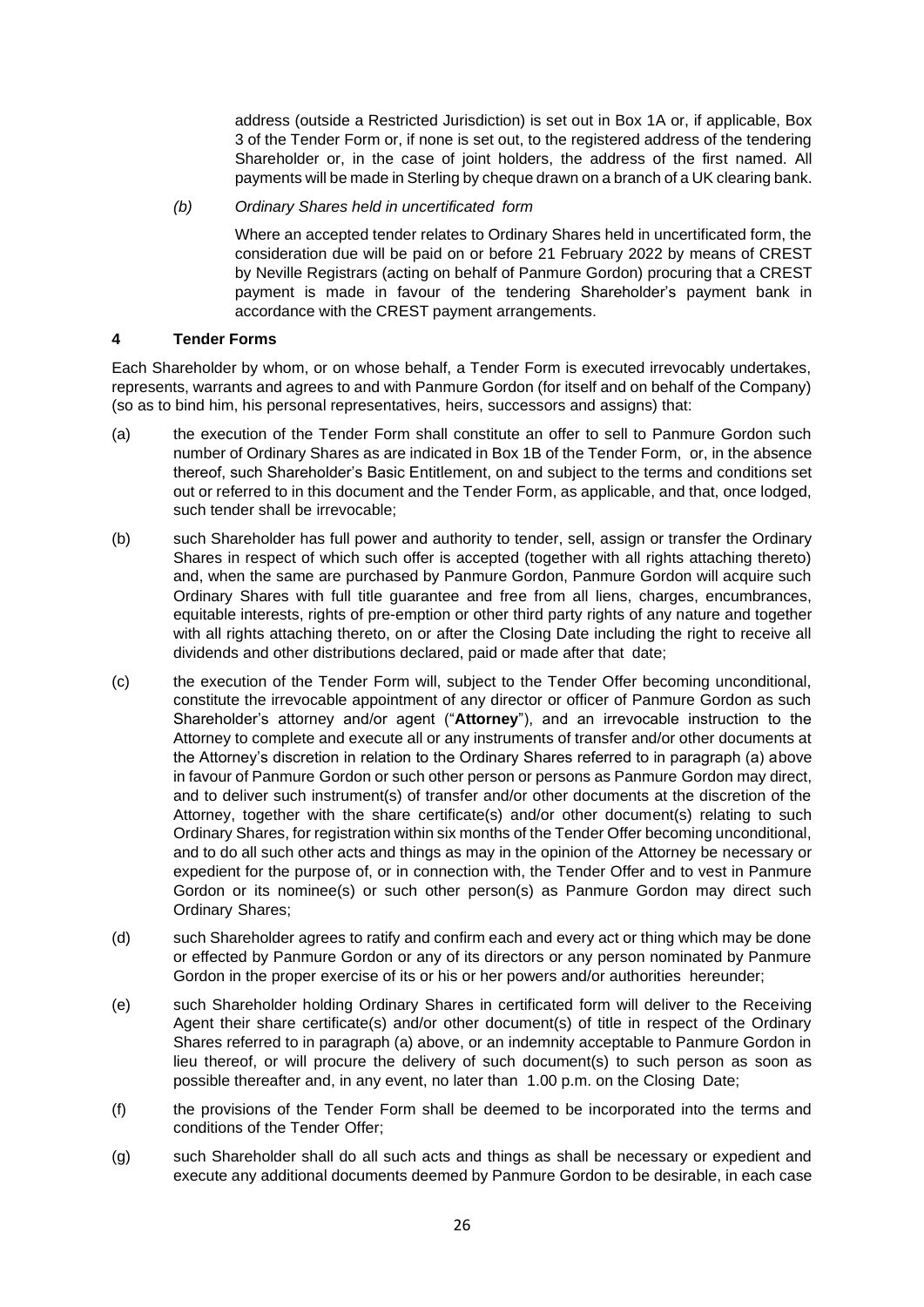to complete the purchase of the Ordinary Shares and/or to perfect any of the authorities expressed to be given hereunder;

- (h) such Shareholder, if an Overseas Shareholder, has fully observed any applicable legal requirements and that the invitation under the Tender Offer may be made to him under the laws of the relevant jurisdiction;
- (i) such Shareholder's offer to sell Ordinary Shares to Panmure Gordon, and any acceptance thereof, shall not be unlawful under the laws of any jurisdiction;
- (j) such Shareholder has not received or sent copies or originals of this document, the Tender Form or any related documents in, into or from a Restricted Jurisdiction and has not otherwise utilised in connection with the Tender Offer, directly or indirectly, the mails of, or any means or instrumentality (including, without limitation, facsimile transmission, telex, telephone and email) of interstate or foreign commerce of, or any facilities of a national securities exchange of, a Restricted Jurisdiction and that the Tender Form has not been mailed or otherwise sent in, into or from a Restricted Jurisdiction and such Shareholder is accepting the Tender Offer from outside a Restricted Jurisdiction;
- (k) the despatch of a cheque to a Shareholder as referred to in paragraph 3.6 (headed "Settlement") above, will discharge fully any obligation of Panmure Gordon to pay such Shareholder the consideration to which he is entitled under the Tender Offer;
- (l) if the appointment of attorney provision under sub-paragraph (c) above shall be unenforceable or invalid or shall not operate so as to afford any director or officer of Panmure Gordon the benefit or authority expressed to be given therein, the Shareholder shall with all practicable speed do all such acts and things and execute all such documents that may be required to enable Panmure Gordon to secure the full benefits of sub-paragraph (c) above;
- (m) on execution the Tender Form takes effect as a deed;and
- (n) the execution of the Tender Form constitutes such Shareholder's submission to the jurisdiction of the courts of England and Wales in relation to all matters, disputes and/or claims arising out of or in connection with the Tender Offer or the Tender Form.

Each Shareholder to which this paragraph 4 applies hereby consents to the assignment by Panmure Gordon of all such benefit as Panmure Gordon may have in any covenants, representations and warranties in respect of the Ordinary Shares which are successfully tendered under the Tender Offer.

A reference in this paragraph to a Shareholder includes a reference to the person or persons executing the Tender Form and in the event of more than one person executing a Tender Form, the provisions of this paragraph will apply to them jointly and severally.

#### **5 Electronic Tenders**

Each Shareholder by whom, or on whose behalf, an Electronic Tender is made irrevocably undertakes, represents, warrants and agrees to and with Panmure Gordon (for itself and on behalf of the Company) (so as to bind him, his personal representatives, heirs, successors and assigns) that:

- (a) the input of the TTE Instruction shall constitute an offer to sell to Panmure Gordon such number of Ordinary Shares as are specified in the TTE Instruction, on and subject to the terms and conditions set out or referred to in this document and that, once the TTE Instruction has settled, such tender shall be irrevocable;
- (b) such Shareholder has full power and authority to tender, sell, assign or transfer the Ordinary Shares in respect of which such offer is accepted (together with all rights attaching thereto) and, when the same are purchased by Panmure Gordon, Panmure Gordon will acquire such Ordinary Shares with full title guarantee and free from all liens, charges, encumbrances, equitable interests, rights of pre-emption or other third party rights of any nature and together with all rights attaching thereto, on or after the Closing Date including the right to receive all dividends and other distributions declared, paid or made after that date;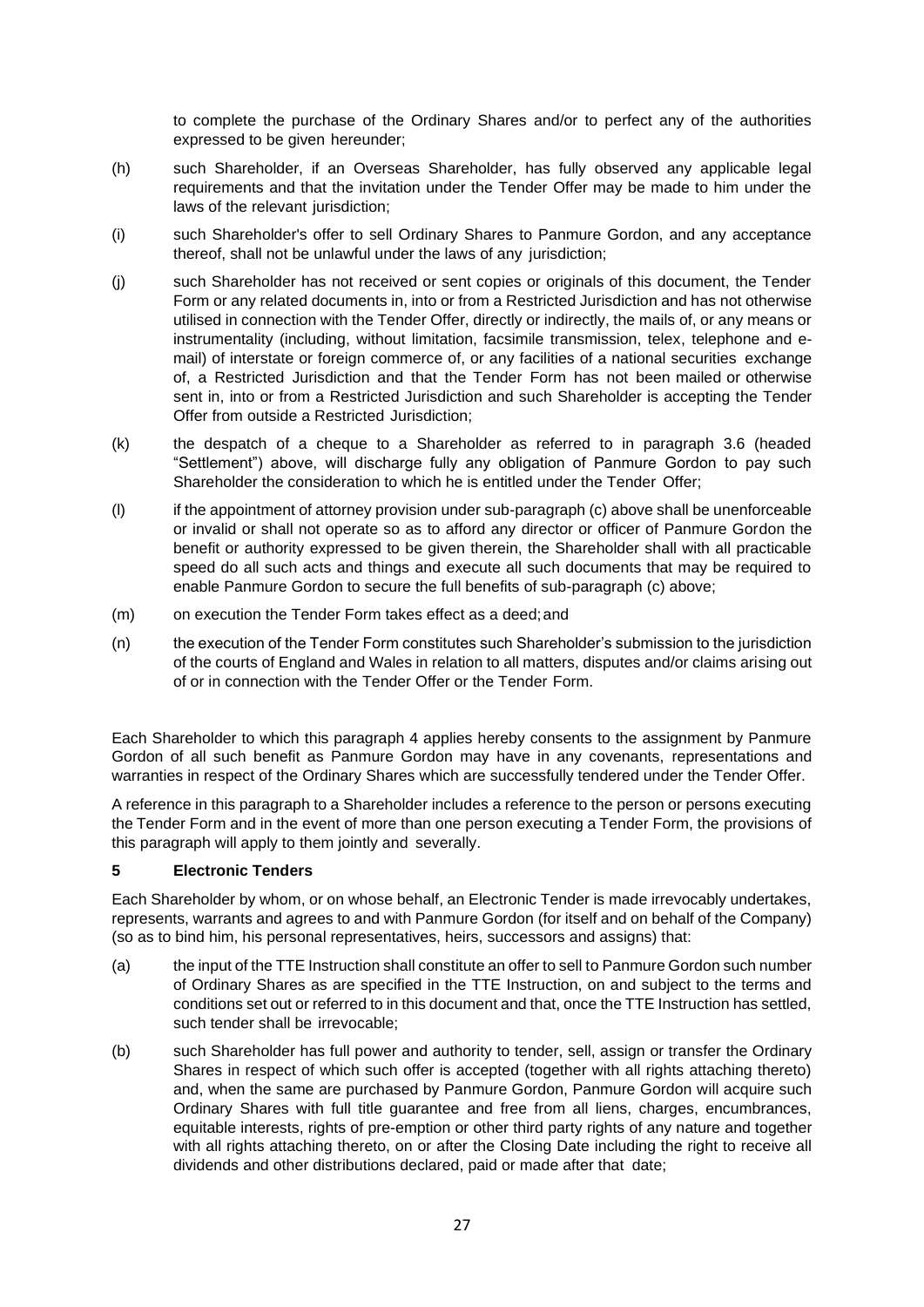- (c) the input of the TTE Instruction will, subject to the Tender Offer becoming unconditional, constitute the irrevocable appointment of any director or officer of Panmure Gordon as such Shareholder's attorney and/or agent ("**Agent**"), and an irrevocable instruction to the Agent to complete and execute all or any instruments of transfer and/or other documents or input any instructions into CREST at the Agent's discretion in relation to the Ordinary Shares referred to in such paragraph (a) above in favour of Panmure Gordon or such other person or persons as Panmure Gordon may direct, and to deliver any documents or input any instructions into CREST relating to such Ordinary Shares, for registration within six months of the Tender Offer becoming unconditional, and to do all such other acts and things as may in the opinion of the Agent be necessary or expedient for the purpose of, or in connection with, the Tender Offer and to vest in Panmure Gordon or its nominee(s) or such other person(s) as Panmure Gordon may direct such Ordinary Shares;
- (d) such Shareholder agrees to ratify and confirm each and every act or thing which may be done or effected by Panmure Gordon or any of its directors or any person nominated by Panmure Gordon in the proper exercise of its or his or her powers and/or authorities hereunder;
- (e) such Shareholder shall do all such acts and things as shall be necessary or expedient and execute any additional documents deemed by Panmure Gordon to be desirable, in each case to complete the purchase of the Ordinary Shares and/or to perfect any of the authorities expressed to be given hereunder;
- (f) such Shareholder, if an Overseas Shareholder, has fully observed any applicable legal requirements and that the invitation under the Tender Offer may be made to him under the laws of the relevant jurisdiction;
- (g) such Shareholder's offer to sell Ordinary Shares to Panmure Gordon, including the input of the TTE Instruction, and any acceptance thereof, shall not be unlawful under the laws of any jurisdiction;
- (h) such Shareholder has not received or sent copies or originals of this document, the Tender Form or any related documents in, into or from a Restricted Jurisdiction and has not otherwise utilised in connection with the Tender Offer, directly or indirectly, the mails of, or any means or instrumentality (including, without limitation, facsimile transmission, telex, telephone and email) of interstate or foreign commerce of, or any facilities of a national securities exchange of, a Restricted Jurisdiction at the time of the input of and settlement of the relevant TTE Instruction(s) and that the TTE Instruction has not been sent from a Restricted Jurisdiction and such Shareholder is accepting the Tender Offer from outside of a Restricted Jurisdiction;
- (i) the input of a CREST payment in favour of such Shareholder's payment bank in accordance with the CREST payment arrangements as referred to in the paragraph headed "Settlement" above will discharge fully any obligation of Panmure Gordon to pay to such Shareholder the consideration to which he is entitled under the Tender Offer;
- (j) the input of the TTE Instruction constitutes such Shareholder's submission to thejurisdiction of the courts of England and Wales in relation to all matters arising out of or in connection with the Tender Offer;
- (k) if, for any reason, any Ordinary Shares in respect of which a TTE Instruction has been made are, prior to the Closing Date, converted into certificated form, the Electronic Tender in respect of such Ordinary Shares shall cease to be valid and the Shareholder will need to comply with the procedures for tendering Ordinary Shares in certificated form as set out in this Part III in respect of the Ordinary Shares so converted, if he wishes to make a valid tender of such Ordinary Shares pursuant to the Tender Offer; and
- (l) if the appointment of Agent provision under paragraph (c) above shall be unenforceable or invalid or shall not operate so as to afford any director or officer of Panmure Gordon the benefit or authority expressed to be given therein, the Shareholder shall with all practicable speed do all such acts and things and execute all such documents that may be required to enable Panmure Gordon to secure the full benefits of paragraph (c) above.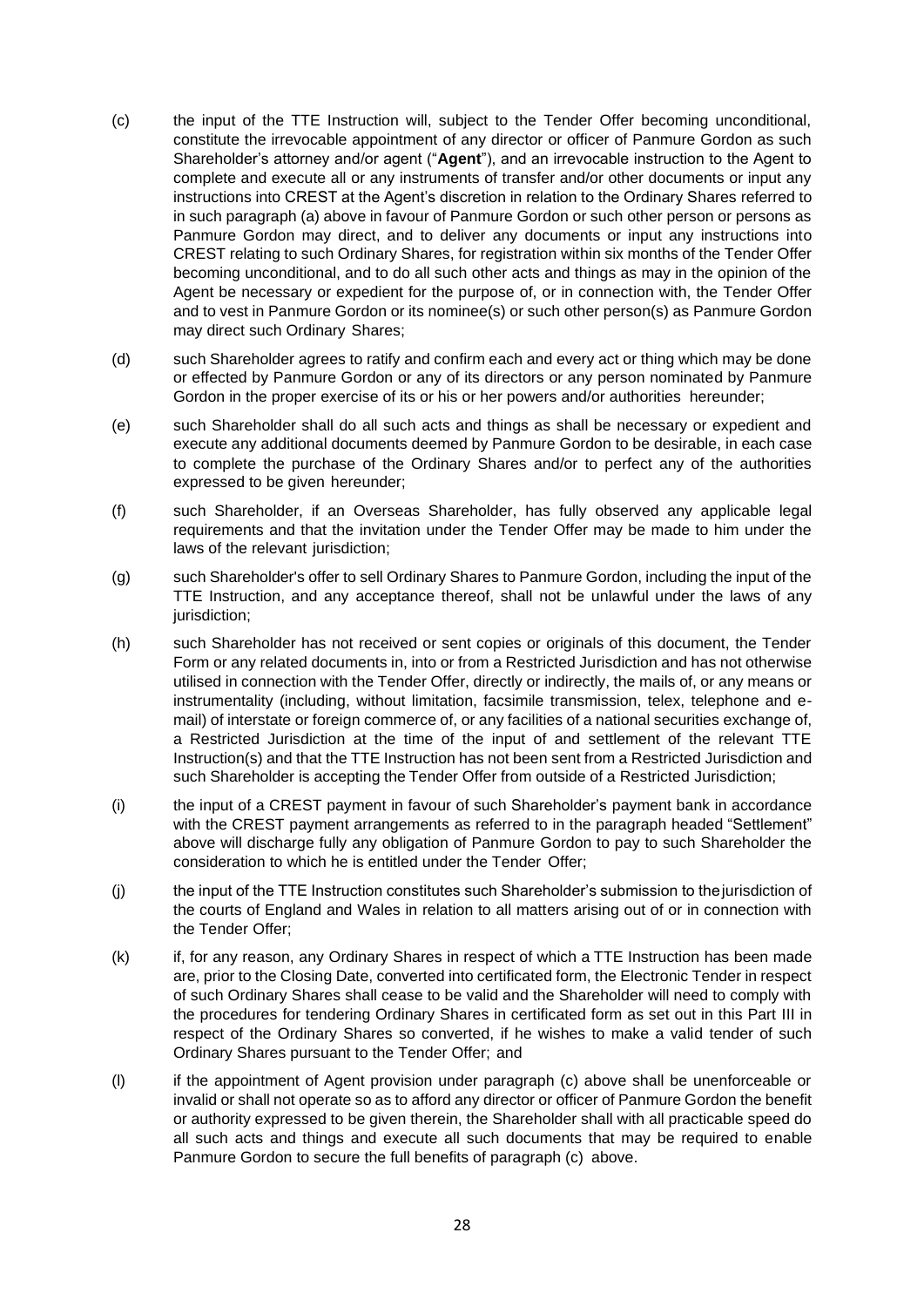Each Shareholder to which this paragraph 5 applies hereby consents to the assignment by Panmure Gordon of all such benefit as Panmure Gordon may have in any covenants, representations and warranties in respect of the Ordinary Shares which are successfully tendered under the Tender Offer.

#### **6 Overseas Shareholders**

#### *General*

- 6.1 Overseas Shareholders should inform themselves about and observe any applicable or legal regulatory requirements. If you are in any doubt about your position, you should consult your professional adviser in the relevant jurisdiction.
- 6.2 The making of the Tender Offer in, or to persons who are citizens or nationals of, or resident in, jurisdictions outside the United Kingdom or to custodians, nominees or trustees for citizens, nationals or residents of jurisdictions outside the United Kingdom may be prohibited or affected by the laws of the relevant overseas jurisdiction. Shareholders who are Overseas Shareholders should inform themselves about and observe any applicable legal requirements. If an Overseas Shareholder is in Jersey their attention is drawn to paragraph 6.7 below. It is the responsibility of any such Shareholder wishing to tender Ordinary Shares to satisfy himself as to the full observance of the laws of the relevant jurisdiction in connection therewith, including the obtaining of any governmental, exchange control or other consents which may be required, the compliance with other necessary formalities and the payment of any transfer or other taxes or other requisite payments due in such jurisdiction. Any such Shareholder will be responsible for payment of any such transfer or other taxes or other requisite payments due by whomsoever payable and Panmure Gordon and the Company and any person acting on their behalf shall be fully indemnified and held harmless by such Shareholder for any such transfer or other taxes or other requisite payments such person may be required to pay. No steps have been taken to qualify the Tender Offer or to authorise the extending of the Tender Offer or the distribution of the Tender Form in any territory outside the United Kingdom.
- 6.3 In particular, the Tender Offer is not being made, directly or indirectly, in or into, or by use of the mails of, or by any means or instrumentality (including, without limitation, facsimile transmission, telex, telephone and e-mail) of interstate or foreign commerce of, or any facilities of a national securities exchange of, a Restricted Jurisdiction and the Tender Offer cannot be accepted by any such use, means, instrumentality or facility or from within a Restricted Jurisdiction.
- 6.4 Accordingly, copies of this document, the Tender Forms and any related documents must not be mailed or otherwise distributed or sent in, into or from a Restricted Jurisdiction, including to Shareholders with registered addresses in a Restricted Jurisdiction, or to persons who are custodians, nominees or trustees holding Ordinary Shares for persons in a Restricted Jurisdiction.
- 6.5 Persons receiving such documents (including, without limitation, custodians, nominees and trustees) should not distribute, send or mail them in, into or from a Restricted Jurisdiction or use such mails or any such means, instrumentality or facility in connection with the Tender Offer, and so doing will render invalid any related purported acceptance of the Tender Offer. Persons wishing to accept the Tender Offer should not use such mails or any such means, instrumentality or facility for any purpose directly or indirectly relating to acceptance of the Tender Offer. Envelopes containing Tender Forms should not be postmarked in a Restricted Jurisdiction or otherwise despatched from a Restricted Jurisdiction and all accepting Shareholders must provide addresses outside a Restricted Jurisdiction for the remittance of cash or return of Tender Forms and share certificates and/or other document(s) of title.
- 6.6 If, in connection with making the Tender Offer, notwithstanding the restrictions described above, any person (including, without limitation, custodians, nominees and trustees), whether pursuant to a contractual or legal obligation or otherwise, forwards this document, the Tender Form or any related documents in, into or from a Restricted Jurisdiction or uses the mails of, or any means or instrumentality (including, without limitation, facsimile transmission, telex, telephone and e-mail) of interstate or foreign commerce of, or any facilities of a national securities exchange of, a Restricted Jurisdiction in connection with such forwarding, such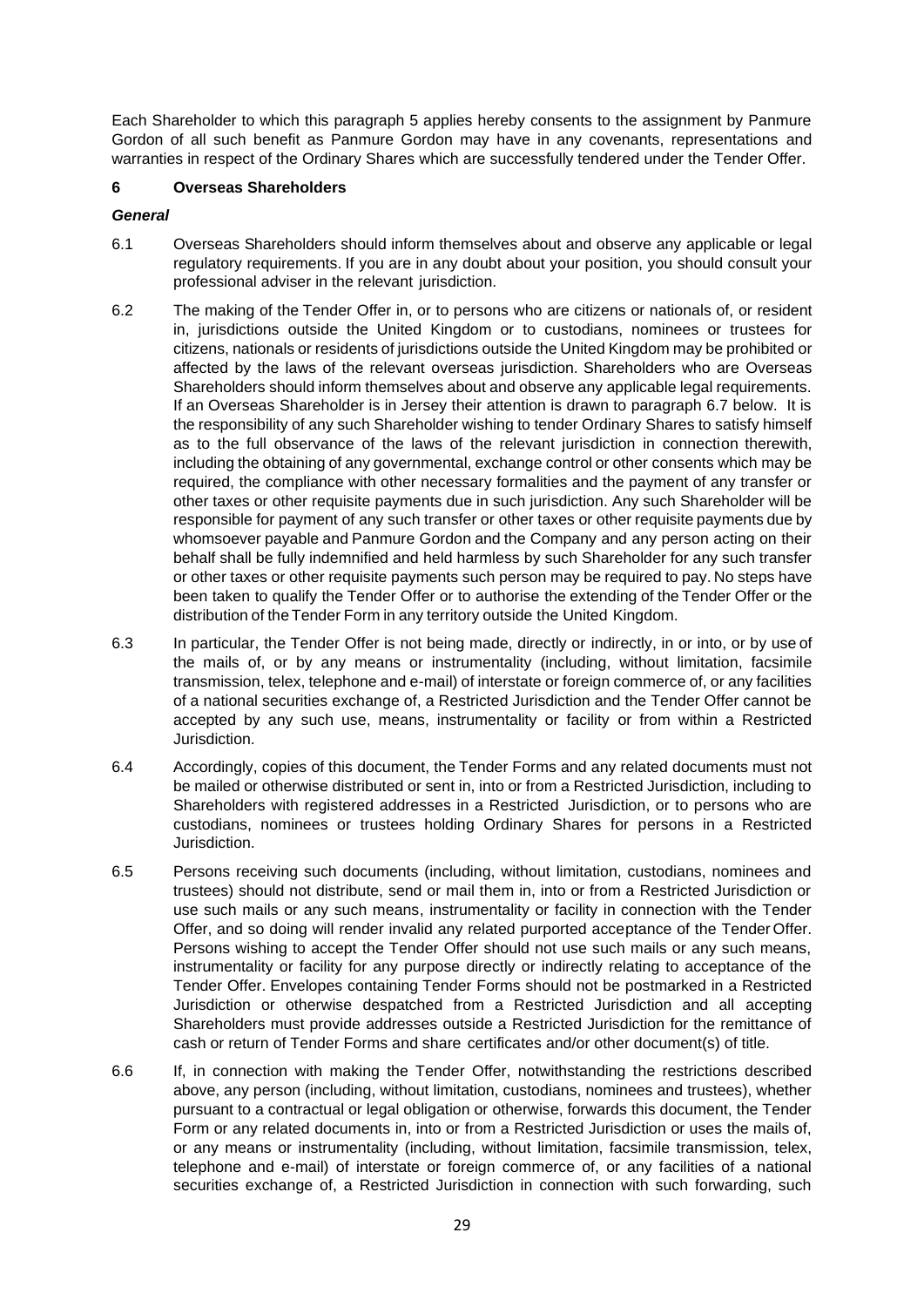persons should (a) inform the recipient of such fact; (b) explain to the recipient that such action may invalidate any purported acceptance by the recipient; and (c) draw the attention of the recipient to this paragraph.

- 6.7 In relation to Qualifying Shareholders in Jersey, consent under the Control of Borrowing (Jersey) Order 1958 has not been obtained for the circulation of this Circular. Accordingly, the offer that is the subject of this Circular may only be made in Jersey where the offer is not an offer to public or the offer is valid in the United Kingdom or Guernsey and is circulated in Jersey only to persons similar to those to whom, and in a manner similar to that in which, it is for the time being circulated in the United Kingdom or Guernsey as the case may be. By accepting this offer each Qualifying Shareholder in Jersey represents and warrants that he or she is in possession of sufficient information to be able to make a reasonable evaluation of the offer.
- 6.8 Overseas Shareholders will only be entitled to participate in the Tender Offer if by the Closing Date they provide evidence to the satisfaction of Panmure Gordon that participation in the Tender Offer will not constitute a violation of the laws of such jurisdiction.
- 6.9 The provisions of this paragraph and any other terms of the Tender Offer relating to Overseas Shareholders may be waived, varied or modified as regards specific Shareholders or on a general basis by Panmure Gordon in its absolute discretion, but only if Panmure Gordon is satisfied that such waiver, variation or modification will not constitute or give rise to a breach of applicable securities or other law.
- 6.10 The provisions of this paragraph headed "Overseas Shareholders" supersede any terms of the Tender Offer inconsistent herewith.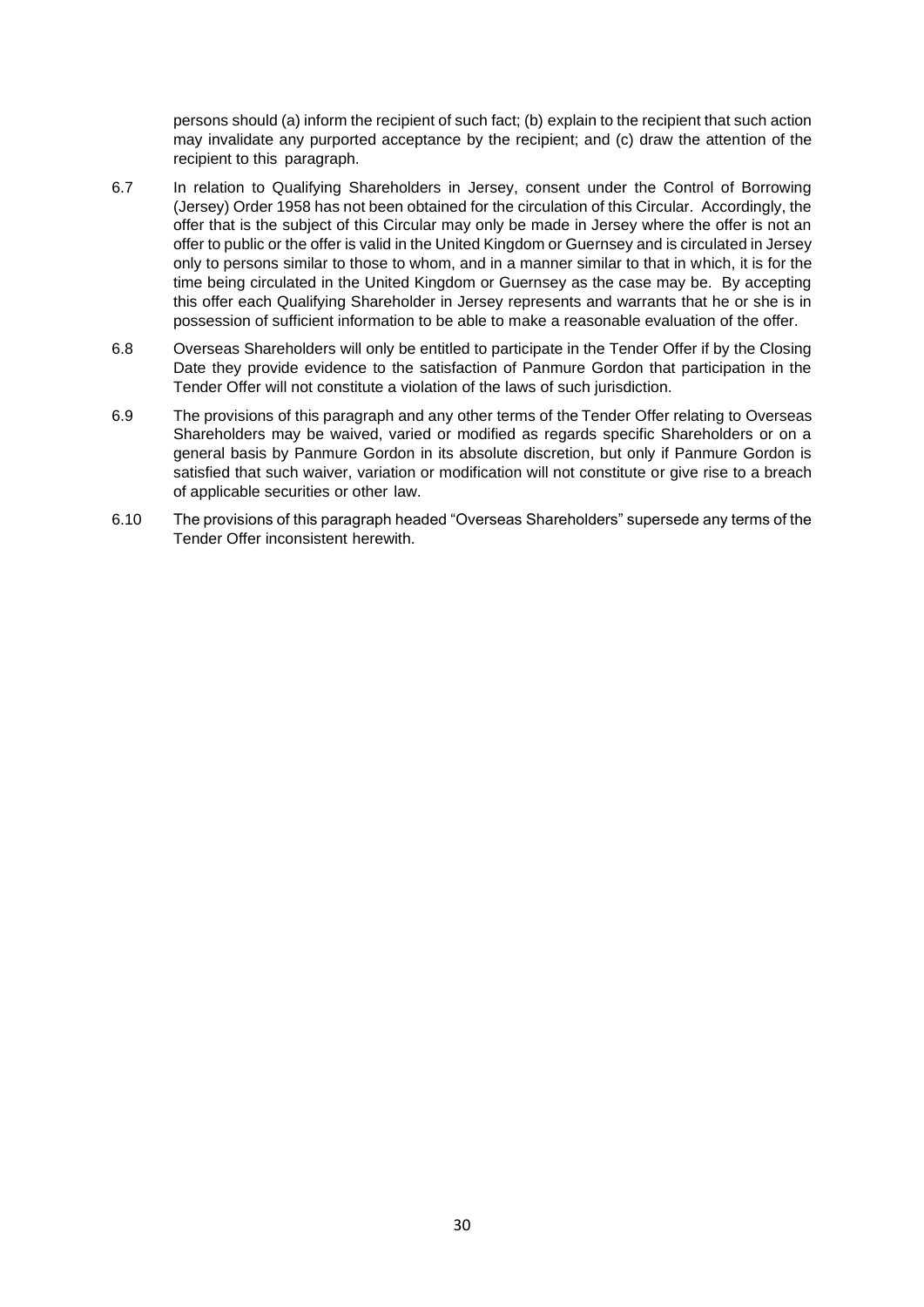## **PART IV TAXATION**

#### <span id="page-30-0"></span>**1 Introduction**

- 1.1 The comments below are intended only as a general guide to the current tax position under the laws of the United Kingdom and practice of HM Revenue & Customs in respect of persons who are resident in the United Kingdom for tax purposes and not employees of the Company or any of its subsidiaries and who hold their Ordinary Shares beneficially as investments (and not on trading account) and did not acquire their shares in connection with any employment.
- **1.2 Shareholders who are in any doubt as to their tax position or who are subject to tax in a jurisdiction other than the United Kingdom should consult their professional adviser. Shareholders are advised that tax treatment depends on the individual circumstances of each Shareholder and that tax treatment remains subject to change in the future.**

#### **2 The Tender Offer**

- 2.1 The sale of Ordinary Shares under the Tender Offer will be on-market sale in accordance with CA 2006.
- 2.2 Since Panmure Gordon will be acting as principal, an individual Shareholder who tenders Ordinary Shares to Panmure Gordon pursuant to the Tender Offer should be treated, for the purposes of United Kingdom taxation of chargeable gains ("**CGT**"), as though he had sold them in the ordinary way to a third party.
- 2.3 Therefore, if the Ordinary Shares are held as a capital asset by the Shareholder, the sale will constitute a disposal for the purposes of CGT with basic rate taxpayers paying CGT at the rate of 10 per cent. on any gain and higher and additional rate taxpayers paying CGT at the rate of 20 per cent., in both cases, subject to any available exemptions or reliefs.
- 2.4 A corporate Shareholder is taxable on all of its chargeable gains, subject to available losses. Corporate Shareholders are entitled to indexation allowance on the cost of their investment up to the date the chargeable gain is realised. A Shareholder whose allowable expenditure in relation to his Ordinary Shares exceeds their gross proceeds of sale would realise a capital loss (although a loss cannot be created or increased by indexation allowance). If an allowable loss arises to a Shareholder on the sale of Ordinary Shares pursuant to the Tender Offer, such Shareholder is recommended to seek professional advice on the potential utilisation of such allowable loss.
- 2.5 A corporate Shareholder who owns 10 per cent or more of the Ordinary Shares may qualify for the substantial shareholdings exemption and is recommended to seek professional advice.
- 2.6 Tax exempt Shareholders, such as pension funds and charities, are exempt from tax on any gain made on the sale of the Ordinary Shares.

#### **3 Anti-avoidance provisions**

- 3.1 Under the provisions of Part 15 of the Corporation Tax Act 2010 (for companies subject to corporation tax) and Chapter 1 of Part 13 of the Income Tax Act 2007 (for individuals and others subject to income tax), HM Revenue & Customs can in certain circumstances counteract tax advantages arising in relation to a transaction or transactions in securities. If these provisions were to be applied by HM Revenue & Customs to the Tender Offer, the general effect would be to tax some or all proceeds as income.
- 3.2 However, having consulted its professional advisers, the Company does not expect the above provisions to apply to Qualifying Shareholders who participate in the Tender Offer on the basis that not all the relevant conditions are present. Accordingly, the Company has not applied to HM Revenue & Customs for clearance under these provisions.